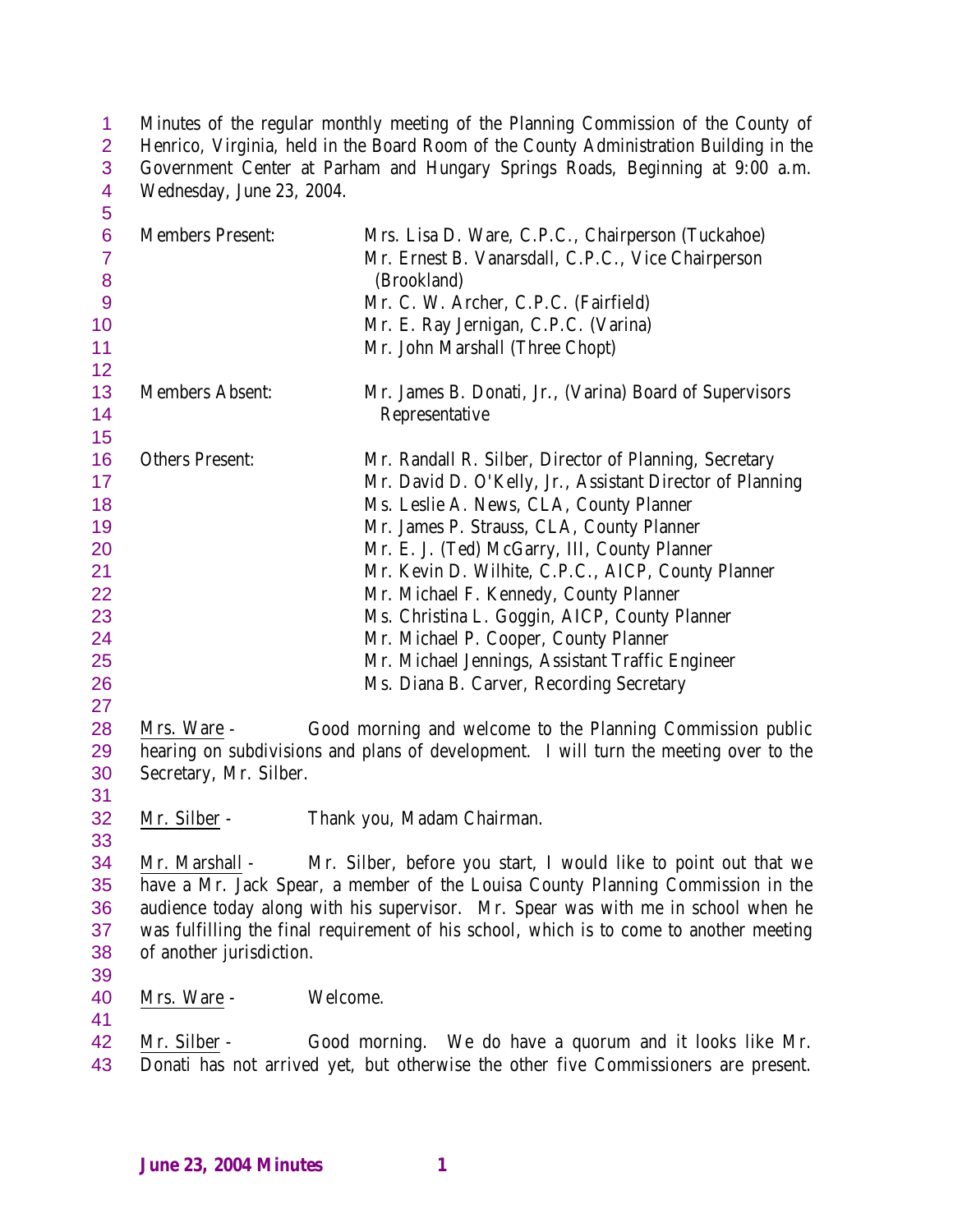First on the agenda would be our deferrals and withdrawals that I understand there are none.

Ms. News - That is correct.

 Mr. Silber - We do have several items on the Expedited Agenda. The expedited items are those items that are on the Planning Commission's agenda, but at this point in time there are no known issues. Staff is recommending approval of these items with conditions. The applicant is aware of the conditions and is agreeable to the conditions and the Planning Commission member from that district is comfortable with that plan, so they are placed on a separate agenda that we call the Expedited Agenda. They can be handled more quickly without a hearing, so those expedited items are on the screen, and Ms. News, if you can walk us through those, please.

### **TRANSFER OF APPROVAL (Deferred from the May 26, 2004, Meeting)**

- POD-28-86 Fairfield Inn – 7300 W. Broad Street **Amratlal R. Patel for A&B Richmond Hotel, LLC:** Request for approval of a transfer of approval, as required by Chapter 24, Section 24-106 of the Henrico County Code from HHProperties–1, Inc. to A&B Richmond Hotel, LLC. The 4.031-acre site is located at 7300 W. Broad Street (U.S. Route 250) approximately 140 feet north of the intersection of Willard Road and W. Broad Street on parcel 766-749- 5530. The zoning is B-2, Business District. County water and sewer. **(Brookland)**
- 

 Ms. News - There is an Addendum item on Page 1 of your Addendum. It adds two additional conditions, 5 and 6, which address correcting the drainage problem

- on the site and repairing a damaged fence.
- 

 Mrs. Ware - Is there any opposition to hearing POD-28-86, Fairfield Inn, in the Brookland District, on the Expedited Agenda? No opposition. 

 Mr. Vanarsdall - Madam Chairman, I move that POD-28-86 be approved on the Expedited Agenda, subject to the annotations on the plans, Conditions Nos.1, 2, 3 and 4 and 5 and 6 have been added on the Addendum this morning.

Mr. Jernigan - Second.

 Mrs. Ware- Motion made by Mr. Vanarsdall and seconded by Mr. Jernigan. All in favor say aye. All opposed say no. The motion passes.

 The Planning Commission approved Transfer of Approval for POD-28-86, Fairfield Inn – 7300 W. Broad Street, subject to the new owners accepting and agreeing to be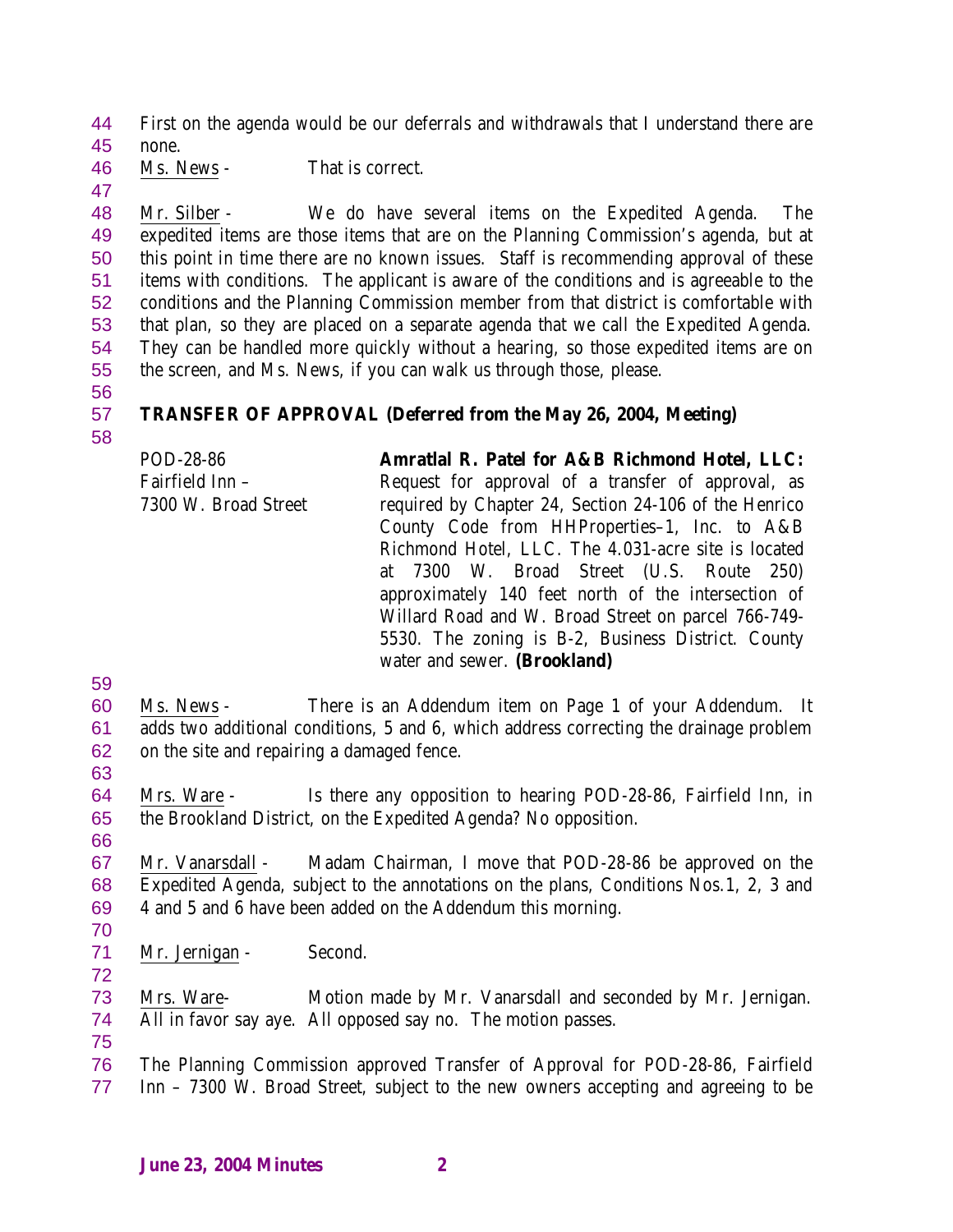responsible for continued compliance with the conditions of the original approval and the following additional conditions:

 1. A bond shall be posted to cover the site deficiencies as identified in the inspection report, dated May 11, 2004.

- 2. Dead and missing landscaping, as identified in the inspection report, dated May 11, 2004, shall be replaced by October 31, 2004
- 3. The existing shed shall be removed or a revised site plan to include the shed shall be submitted to the Department of Planning for review and approval by July 31, 2004.
- 4. All other deficiencies as identified in the inspection report, dated May 11, 2004, shall be corrected by July 31, 2004.
- 5. Any drainage problems on site shall be corrected to the satisfaction of the Director of Public Works by July 31, 2004.
- 6. The damaged fence in the northeast corner shall be replaced by July 31, 2004.
- Ms. News - The second item is on Page 5 of your Agenda.

# **PLAN OF DEVELOPMENT (Deferred from the May 26, 2004, Meeting)**

POD-38-04 Richmond Federal Credit Union– Brook Road and New York Avenue **F. J. Keith for Richmond Federal Credit Union:** Request for approval of a plan of development, as required by Chapter 24, Section 24-106 of the Henrico County Code, to renovate an existing 3,000 square foot daycare for use as a bank. The 0.83-acre site is located on Brook Road (U.S. Route 1) at 1200 New York Avenue on parcel 783-762-9359. The zoning is 0-2C Office District (Conditional). County water and sewer. **(Fairfield)**

- Ms. News There is also an item on Page 3 of the Addendum, which indicates that the applicant is in agreement with the staff recommendations and that the
- outstanding issues regarding the relocation of the power pole along New York Avenue has been resolved.
- 

 Mrs. Ware - Is there any opposition to hearing POD-38-04, Richmond Federal Credit Union in the Fairfield District on the Expedited Agenda? There is no opposition. Mr. Archer.

 Mr. Archer- Madam Chairman, I move approval of POD-38-04, Richmond Federal Credit Union, subject to standard conditions for developments of this type and additional conditions Nos. 23 through 34 and the revised recommendation on the Addendum.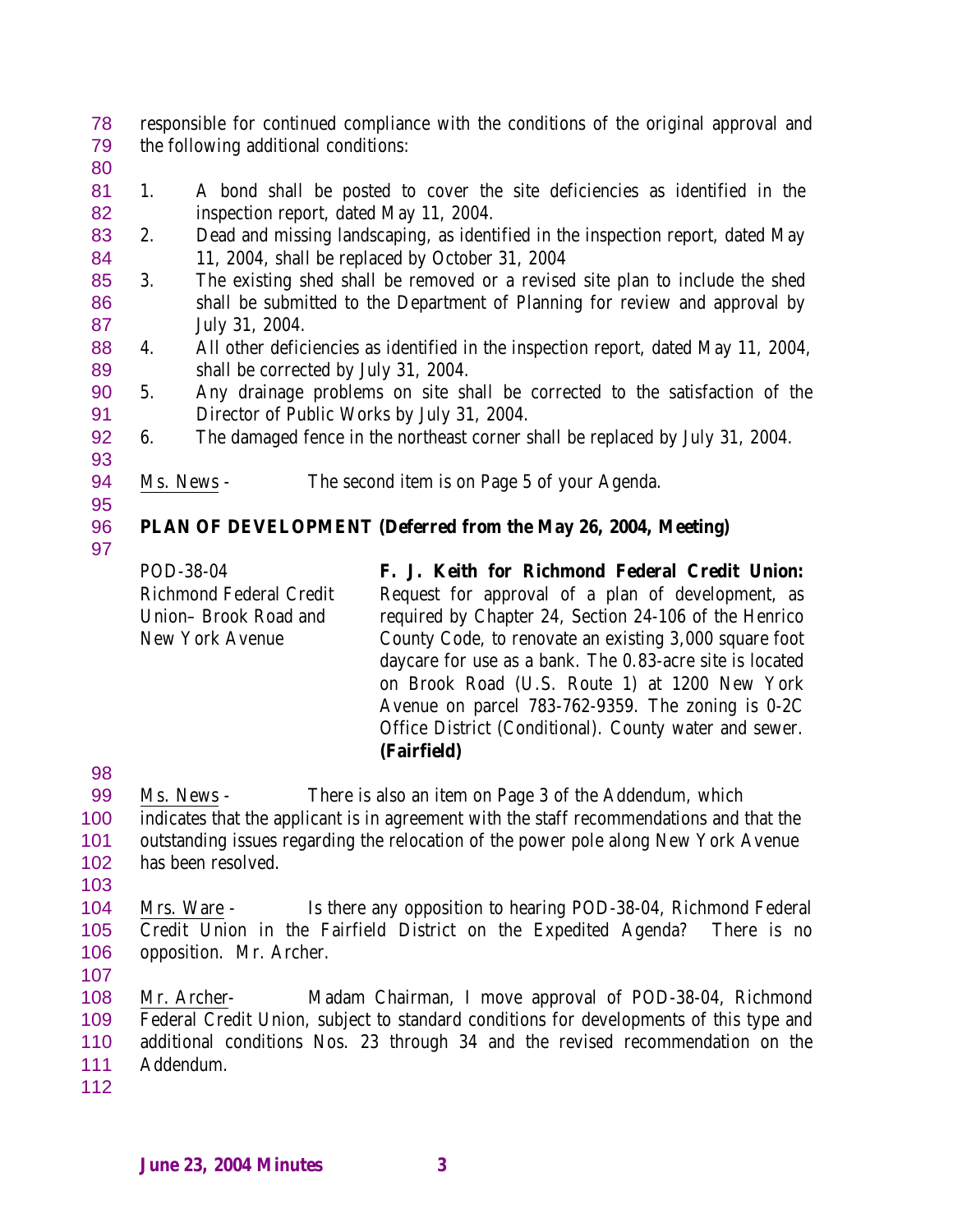- 113 Mr. Vanarsdall Second.
- Mrs. Ware Motion made by Mr. Archer and seconded by Mr. Vanarsdall. All in favor say aye. All opposed say no. The motion passes.

 The Planning Commission approved POD-38-04, Richmond Federal Credit Union– Brook Road and New York Avenue, subject to the standard conditions for developments of this type and the following additional conditions:

- 23. The right-of-way for widening of New York Avenue as shown on approved plans shall be dedicated to the County prior to any occupancy permits being issued. The right-of-way dedication plat and any other required information shall be submitted to the County Real Property Agent at least sixty (60) days prior to requesting occupancy permits.
- 24. The easements for drainage and utilities as shown on approved plans shall be granted to the County in a form acceptable to the County Attorney prior to any occupancy permits being issued. The easement plats and any other required information shall be submitted to the County Real Property Agent at least sixty (60) days prior to requesting occupancy permits.
- 25. The entrances and drainage facilities on Brook Road (U. S. Route 1) shall be approved by the Virginia Department of Transportation and the County.
- 26. A notice of completion form, certifying that the requirements of the Virginia Department of Transportation entrances permit have been completed, shall be submitted to the Department of Planning prior to any occupancy permits being issued.
- 27. The developer shall provide fire hydrants as required by the Department of Public Utilities and Division of Fire.
- 28. The proffers approved as a part of zoning case C-23C-02 shall be incorporated 140 in this approval.
- 29. Deviations from County standards for pavement, curb or curb and gutter design shall be approved by the County Engineer prior to final approval of the construction plans by the Department of Public Works.
- 30. Insurance Services Office (ISO) calculations must be included with the plans and contracts and must be approved by the Department of Public Utilities prior to 146 the issuance of a building permit.
- 31. Approval of the construction plans by the Department of Public Works does not establish the curb and gutter elevations along the Henrico County maintained right-of-way. The elevations will be set by Henrico County.
- 32. The proffers approved as a part of zoning case C-23C-02 shall be incorporated in this approval.
- 33. Deviations from County standards for pavement, curb or curb and gutter design shall be approved by the County Engineer prior to final approval of the construction plans by the Department of Public Works.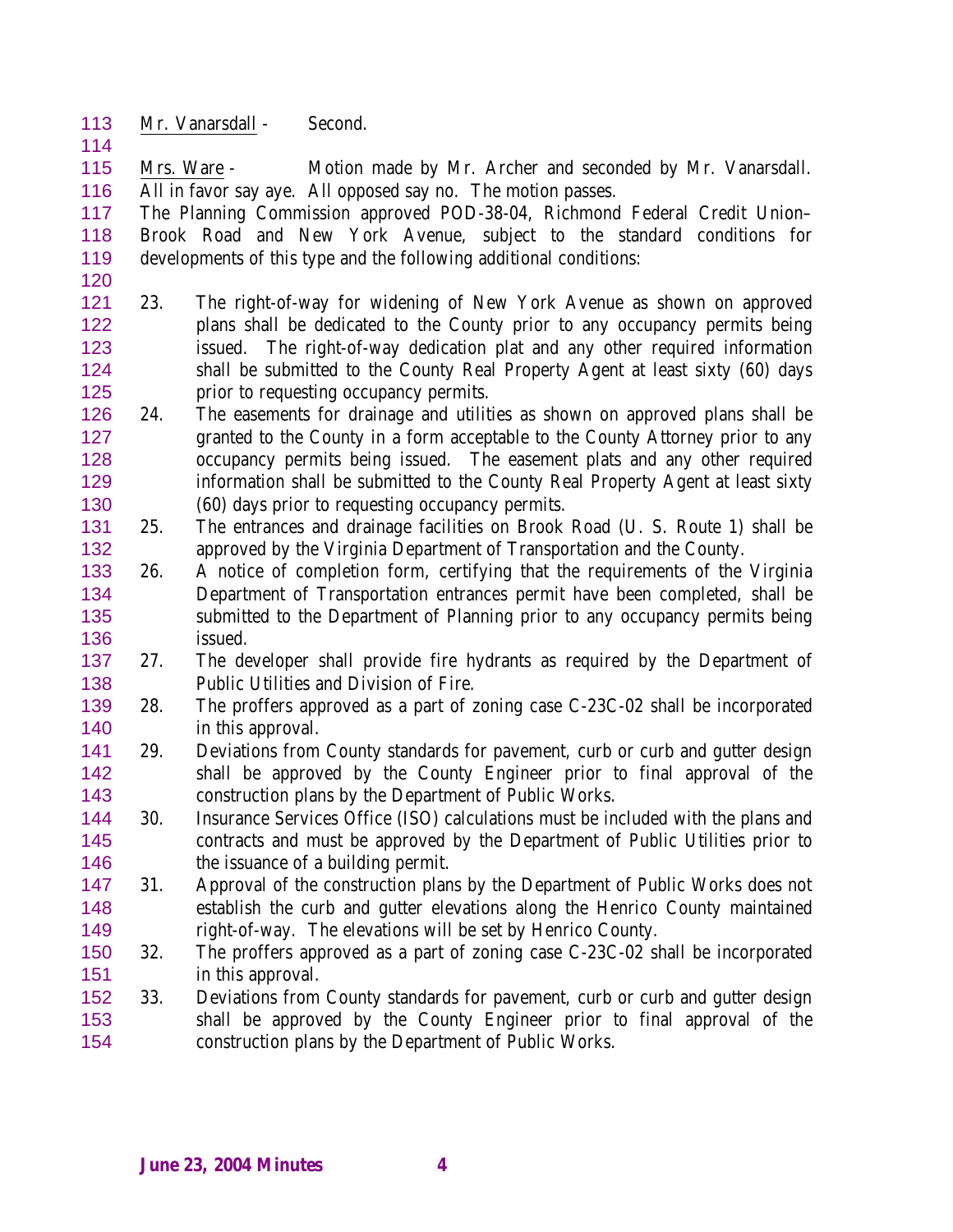- 34. Insurance Services Office (ISO) calculations must be included with the plans and contracts and must be approved by the Department of Public Utilities prior to the issuance of a building permit.
- 35. Approval of the construction plans by the Department of Public Works does not establish the curb and gutter elevations along the Henrico County maintained right-of-way. The elevations will be set by Henrico County.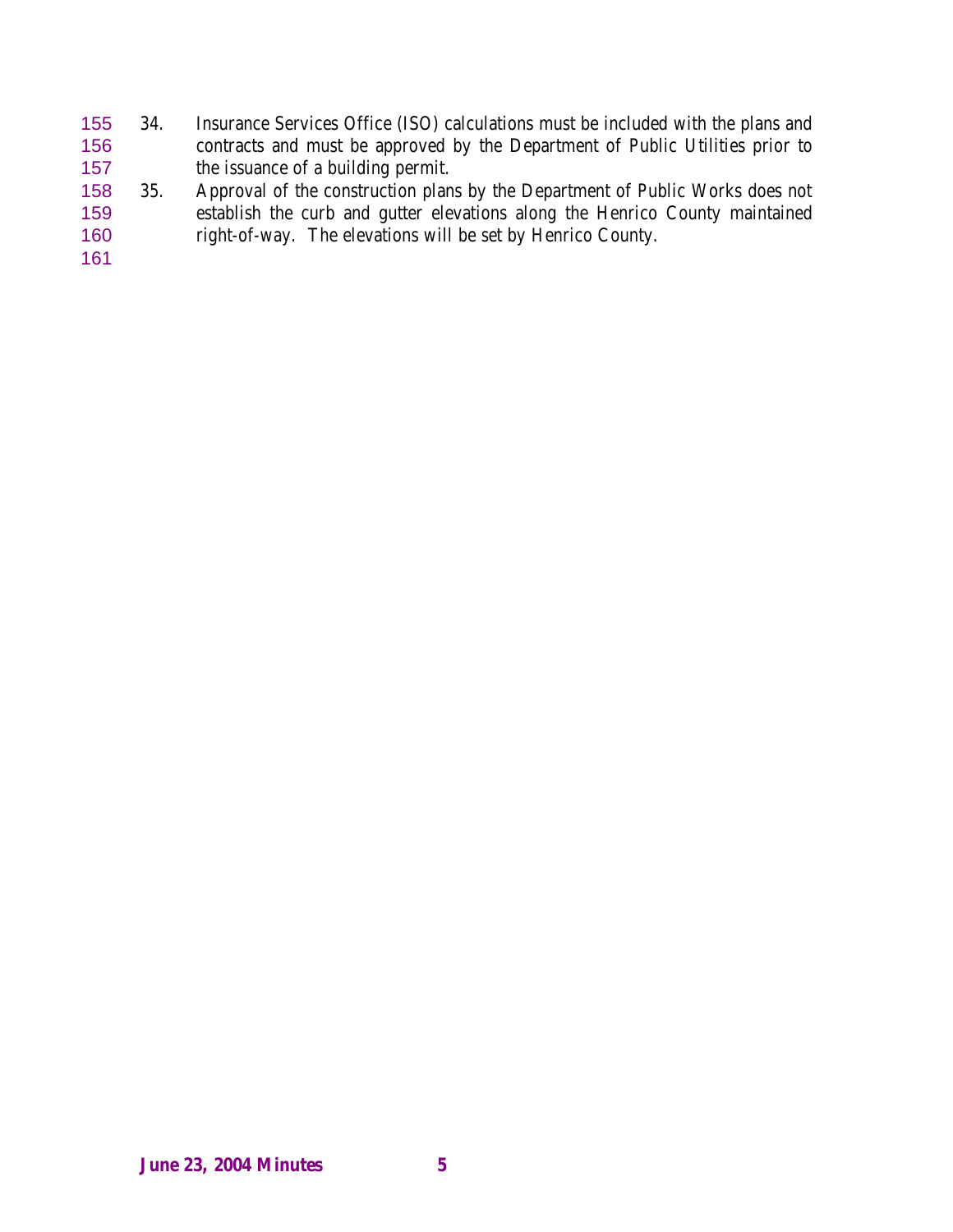Candlelight Estates (June 2004 Plan)

**Foster & Miller, P.C. for Lucille S. Morrell., Nancy and James A. Seward, Jr., Troy Wayne Clark and Roy Rogers Industries, Inc.:** The 9.40-acre site proposed for a subdivision of 31 single-family homes is located on the northern side of Laburnum Avenue approximately 1,000 feet east of Mechanicsville Turnpike (U.S. Route 360) on parcels 804-735-2641, 804-735-3678 and 803-735-9755. The zoning is R-4, One-Family Residence District. County water and sewer. **(Fairfield) 31 Lots**

- Ms. News There is also an Addendum item on Page 5 of your Addendum. There is a revised plan, which adjusts the lot configuration to eliminate the stem lots and to correctly label the right-of-way width on the plans. Staff can recommend approval.
- Mrs. Ware Is there any opposition to hearing subdivision Candlelight Estates in the Fairfield District on the Expedited Agenda? There is no opposition.
- 

 Mr. Archer- Madam Chairman, I move approval of Candlelight Estates subject to the standard conditions for subdivisions served by public utilities and additional conditions Nos. 11 through 14, the revised plan that is included in the Addendum this morning.

177 Mr. Vanarsdall - Second.

 Mrs. Ware - Motion made by Mr. Archer and seconded by Mr. Vanarsdall. All in favor say aye. All opposed say no. The motion passes.

 The Planning Commission granted conditional approval to Candlelight Estates Subdivision (June 2004 Plan) subject to the revised plan, the standard conditions for subdivisions served by public utilities and the following additional conditions:

- 
- 11. Each lot shall contain at least 8,000 square feet.
- 12. The detailed plant list and specifications for the landscaping to be provided within the 25-foot-wide planting strip easement along Laburnum Avenue shall be submitted to the Department of Planning for review and approval prior to recordation of the plat.
- 13. Any necessary offsite drainage easements must be obtained prior to approval of the construction plan by the Department of Public Works.
- 14. Any future building lot containing a BMP, sediment basin or trap and located within the buildable area for a principal structure or accessory structure, may be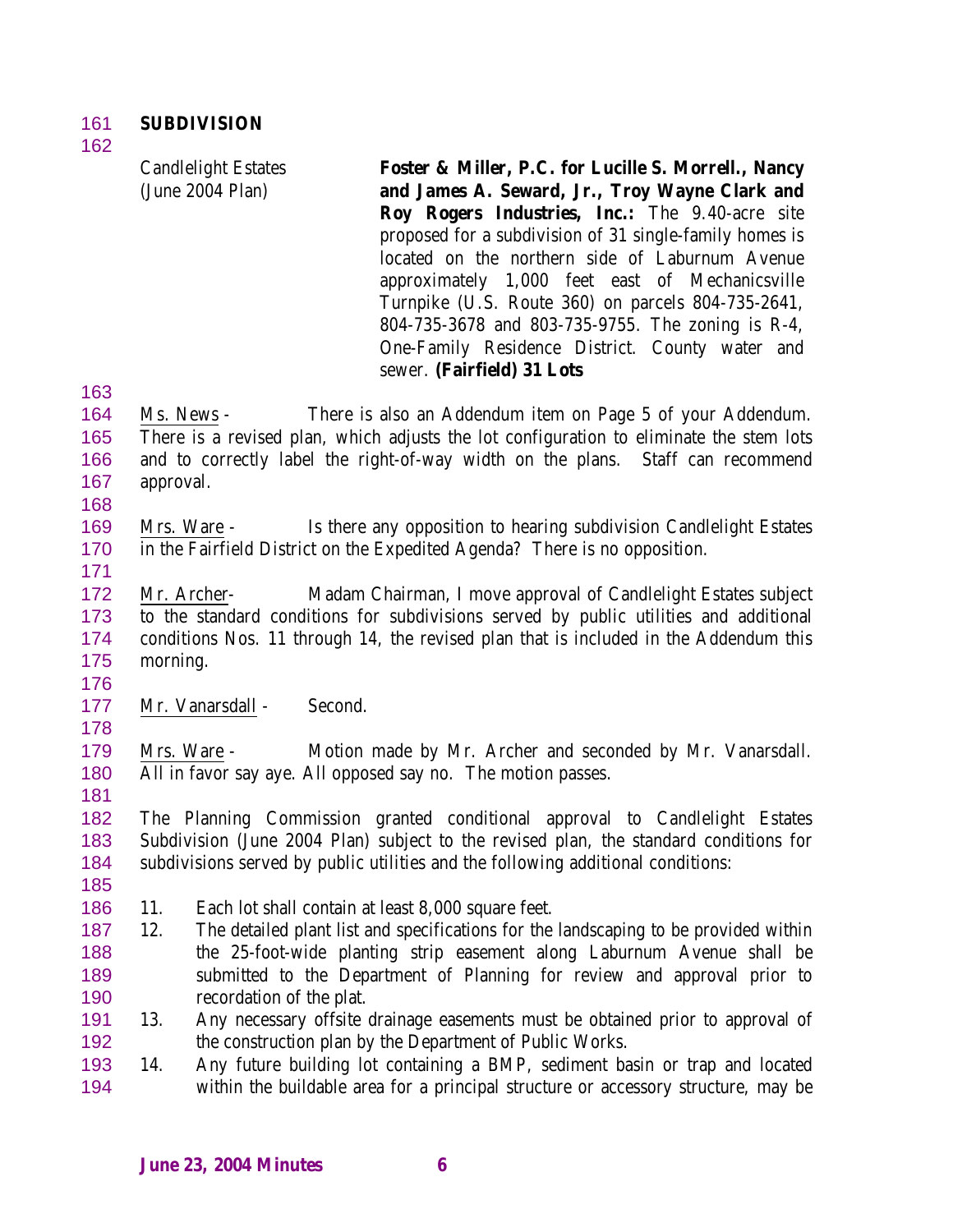developed with engineered fill. All material shall be deposited and compacted in accordance with the Virginia Uniform Statewide Building Code and geotechnical guidelines established by a professional engineer. A detailed engineering report shall be submitted for the review and approval by the Building Official prior to the issuance of a building permit on the affected lot. A copy of the report and recommendations shall be furnished to the Directors of Planning and Public Works.

## **SUBDIVISION**

| Thomas Mill          | Foster & Miller, P.C. for Joseph T. Broach and                                         |
|----------------------|----------------------------------------------------------------------------------------|
| (June 2004 Plan)     | <b>B&amp;B Development Corporation:</b> The 80-acre site                               |
| 11808 Old Washington | proposed for a subdivision of 51 single-family homes is                                |
| Highway              | located on the north line of Old Washington Highway,                                   |
| (A Resubdivision of  | between the Chickahominy River and the CSX                                             |
| Lakeview)            | Railroad across from Kellipe Road, on parcels 772-                                     |
|                      | 779-5613 and 773-779-3998. The zoning is A-1,                                          |
|                      | Agricultural District. County water and septic<br>tank/drainfield. (Brookland) 51 Lots |

- Ms. News We would like to note in the Agenda the conditions on this that there are two No. 15s and the second No. 15 should be No. 16.
- 

 Mrs. Ware - Is there any opposition to hearing the subdivision Thomas Mill (June 2004 Plan) in the Brookland District, on the Expedited Agenda? No opposition. 

- 212 Mr. Vanarsdall Do I have to take the exception separately?
- Ms. News No. There is no need to make a motion.

 Mr. Vanarsdall - I move that Thomas Mill (June 2004 Plan) be approved on the Expedited Agenda with the annotations on the plans, the standard conditions for subdivisions of this type and additional conditions Nos. 11 through 18.

Mr. Marshall- Second.

 Mrs. Ware - Motion made by Mr. Vanarsdall and seconded by Mr. Marshall. All in favor say aye. All opposed say no. The motion passes.

 The Planning Commission granted conditional approval to Thomas Mill (June 2004 Plan), subject to the annotations on the plans, the standard conditions for subdivisions of this type and the following additional conditions: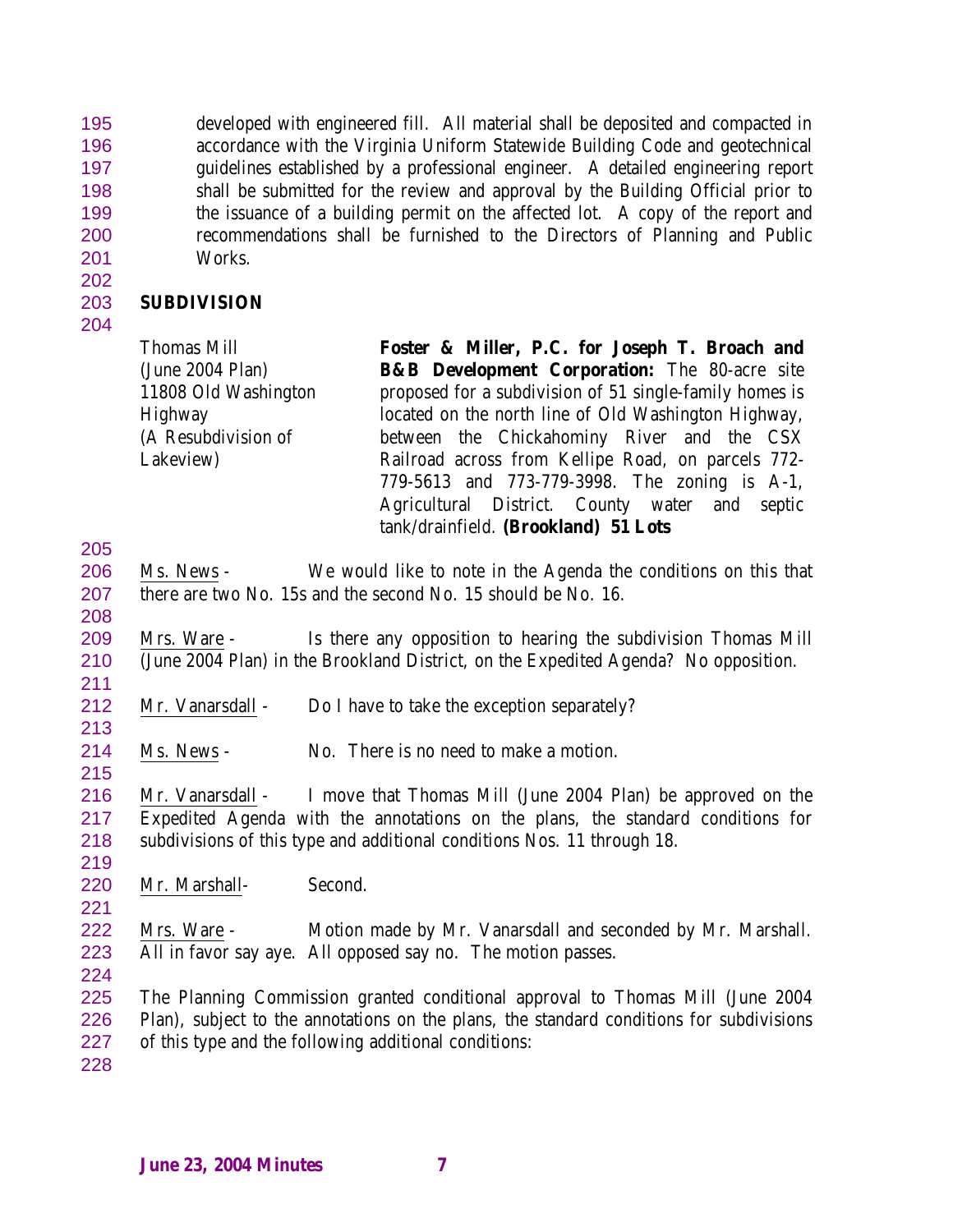- 11. Prior to requesting recordation, the developer shall furnish a letter from Dominion Virginia Power stating that this proposed development does not conflict with their facilities.
- 12. Each lot shall contain at least 43,560 sq. ft. exclusive of the flood plain areas.
- 13. The limits and elevation of the 100-year frequency flood shall be conspicuously noted on the plat and construction plans and labeled "Limits of 100 year floodplain." Dedicate floodplain as a "Variable Width Drainage & Utilities Easement."
- 14. The detailed plant list and specifications for the landscaping to be provided within the 25-foot-wide planting strip easement along Old Washington Highway and CSX Railroad shall be submitted to the Department of Planning for review and approval prior to recordation of the plat.
- 15. Any necessary offsite drainage easements must be obtained prior to approval of the construction plan by the Department of Public Works.
- 16. Any future building lot containing a BMP, sediment basin or trap and located within the buildable area for a principal structure or accessory structure, may be developed with engineered fill. All material shall be deposited and compacted in accordance with the Virginia Uniform Statewide Building Code and geotechnical guidelines established by a professional engineer. A detailed engineering report shall be submitted for the review and approval by the Building Official prior to the issuance of a building permit on the affected lot. A copy of the report and recommendations shall be furnished to the Directors of Planning and Public Works.
- 17. No building permits will be issued for lots 46 & 47 until accessibility to properties that use the court decreed 24-foot private access road is resolved to the satisfaction of the Director of Planning and the County Attorney.
- 18. All parties that obtain interest in the aforementioned road should consider limiting physical access for emergency use only.

## **SUBDIVISION**

Townes @ Bickerstaff (June 2004 Plan) **Bay Design Group, P.C. for Rotunda Corporation and Prospect Homes:** The 5.07-acre site proposed for a subdivision of 33 townhouses for sale is located at the intersection of Bickerstaff and Okano Roads at 1401 Bickerstaff Road on parcel 804-708-1236. The zoning is R-5, General Residence District. County water and sewer. **(Varina) 33 Lots**

261 Mrs. Ware - Is there any opposition to hearing the Subdivision Townes @ Bickerstafff (June 2004) in the Varina District on the Expedited Agenda? There is no opposition.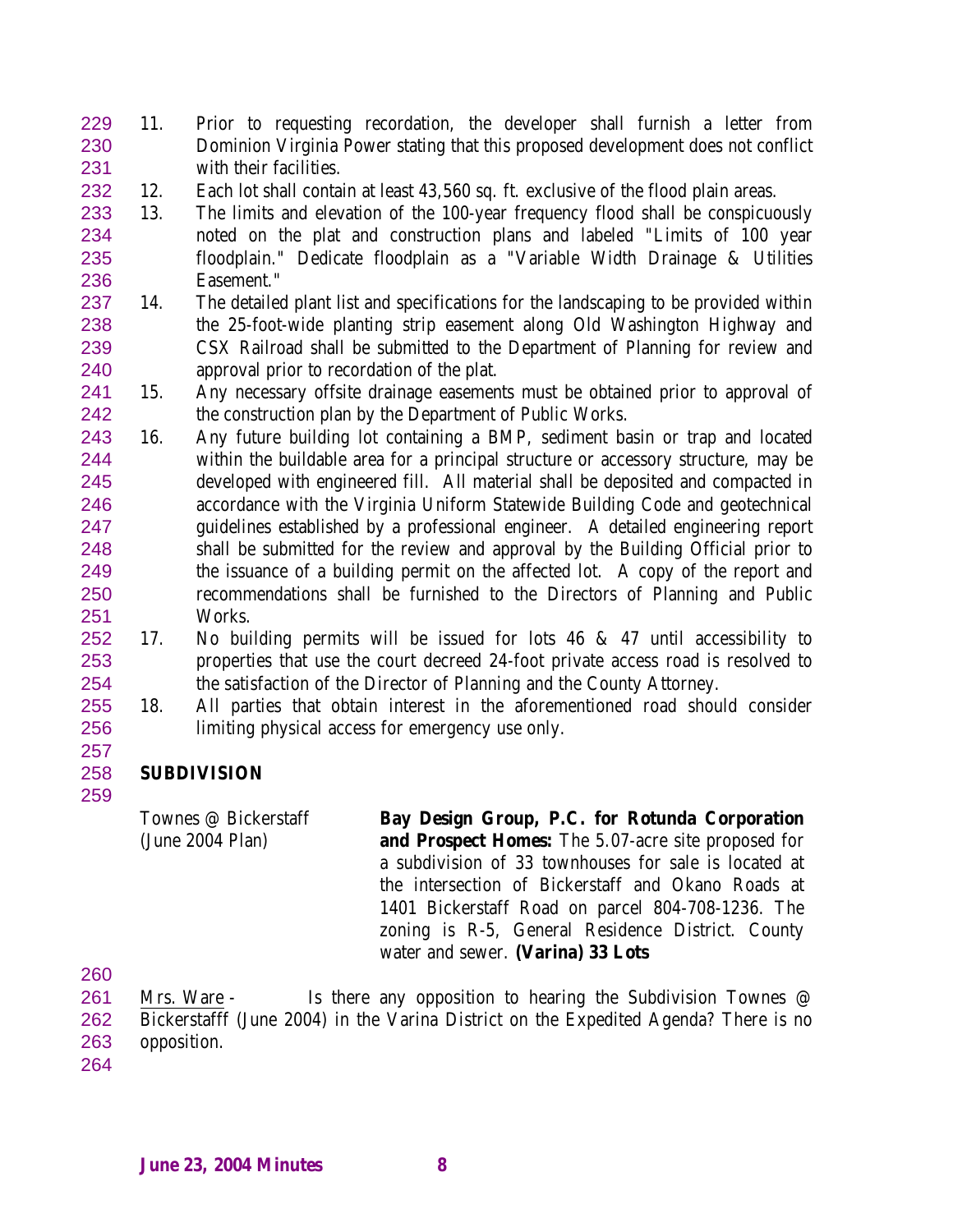Mr. Jernigan- Madam Chairman, I make a motion to approve Subdivision Townes @ Bickerstaff (June 2004 Plan), subject to the annotations on the plan and the standard conditions for residential townhouses for sale subdivisions.

Mr. Vanarsdall - Second.

 Mrs. Ware- Motion made by Mr. Jernigan and seconded by Mr. Vanarsdall. All in favor say aye. All opposed say no. The motion passes.

 The Planning Commission granted conditional approval to subdivision Townes @ Bickerstaff (June 2004 Plan) subject to the annotations on the plan and the standard conditions for residential townhouses for sale subdivisions with public utilities.

# **LANDSCAPE AND LIGHTING PLAN**

LP/POD-17-02 Bartley Pond – Pemberton Road **Bay Design Group, P.C. for Caskey Construction Company:** Request for approval of a landscape and lighting plan, as required by Chapter 24, Sections 24- 106 and 24-106.2 of the Henrico County Code. The 4.38-acre site is located at the southeast corner of the intersection of Pemberton Road and Mayland Drive on parcel 754-756-0177 and part of parcel 754-757-1808. The zoning is RTHC, Residential Townhouse District (Conditional). **(Three Chopt)**

 Ms. News - There is a revised recommendation on Page 6 and a revised plan that was handed out with your Addendum, which contains staff annotations addressing conflicts with easements, reduction of light pole height to meet proffers, supplemental planting along Mayland Drive in the existing tree save area, additional plantings at the entrance, and the planting around the BMP will also be redistributed for a more natural appearance. The applicant is in agreement with those annotations.

 Mrs. Ware - Is there any opposition to hearing the landscape and lighting plan LP/POD-17-02, Bartley Pond, Pemberton Road from the Three Chopt District, on the Expedited Agenda? No opposition.

291 Mr. Marshall - Madam Chairman, I move that LP/POD-17-02, Bartley Pond - Pemberton Road, be approved subject to the standard conditions for landscape and lighting plans as well as the revised recommendation and revised plan on Page 6 of the Agenda. 

Mr. Vanarsdall - Second.

 Mrs. Ware - Motion made by Mr. Marshall and seconded by Mr. Vanarsdall. All in favor say aye. All opposed say no. The motion passes.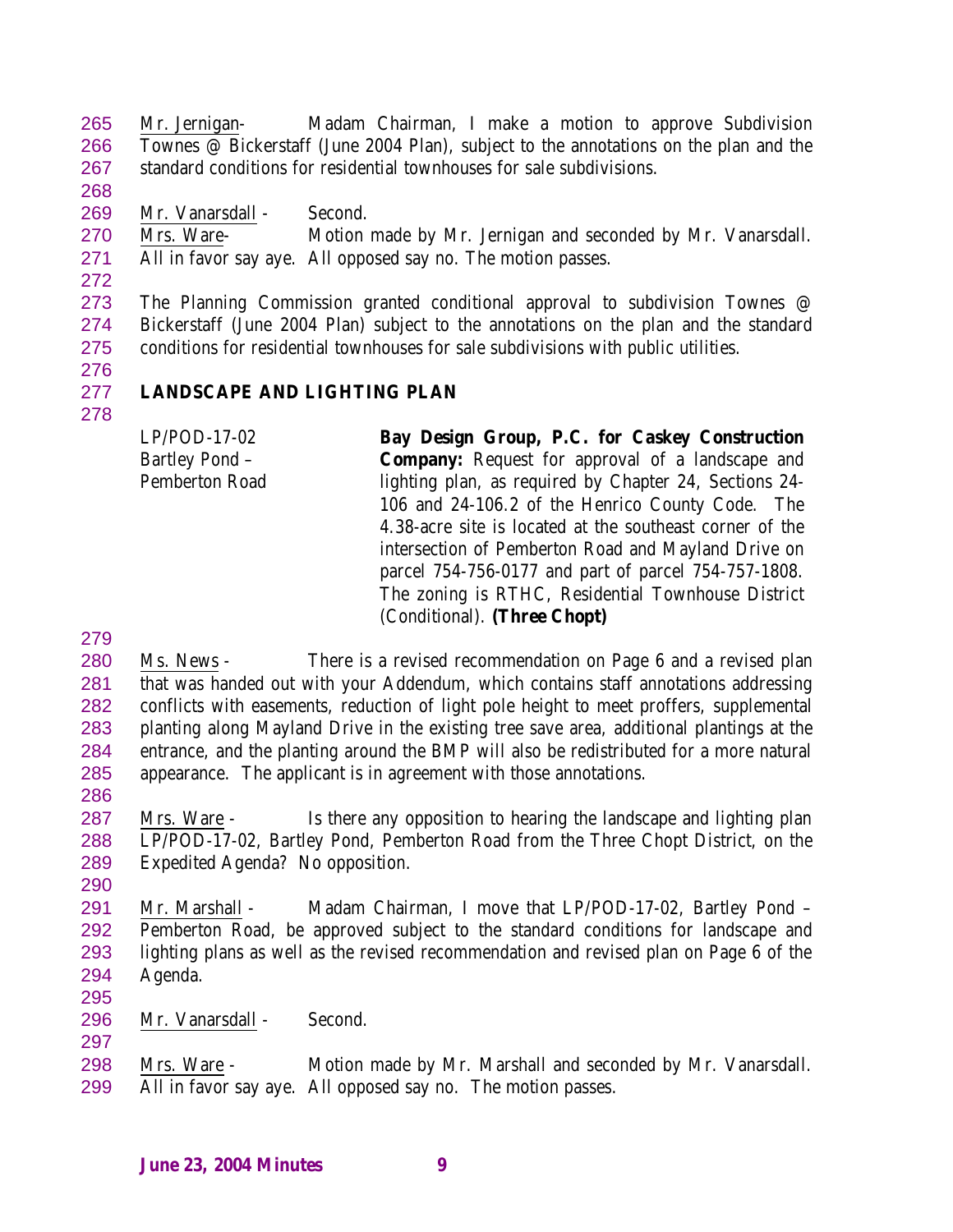The Planning Commission approved Landscape and Lighting Plan LP/POD-17-02, Bartley Pond – Pemberton Road, subject to the revised plan, the annotations on the plans and the standard conditions for landscape and lighting plans.

 Mr. Silber - That completes the Expedited Agenda items and next on the Agenda would be the Extension of Conditional Subdivisions. We have three conditional subdivision approvals that are up for extension and it looks like all of these require Planning Commission action.

# **SUBDIVISION EXTENSIONS OF CONDITIONAL APPROVAL**

#### **FOR PLANNING COMMISSION APPROVAL**

| <b>Subdivision</b>                              | <b>Magisterial District</b> | Original No. of<br>Lots | <b>Remaining</b><br>Lots | <b>Previous</b><br><b>Extensions</b> | Year(s)<br><b>Extended</b> |
|-------------------------------------------------|-----------------------------|-------------------------|--------------------------|--------------------------------------|----------------------------|
| <b>Cedar Grove</b><br>(June 1998 Plan)          | <b>Fairfield</b>            | 191                     | 22                       | 3                                    | 1 Year<br>6/22/05          |
| <b>Westerre Parkway</b><br>(June 1999 Plan)     | <b>Three Chopt</b>          | $\bf{0}$                | 0                        | 4                                    | 1 Year<br>6/22/05          |
| <b>Wyndham Forest Sec.7</b><br>(June 1999 Plan) | <b>Three Chopt</b>          | 51                      |                          | 2                                    | 1 Year<br>6/22/05          |

 Ms. News - Yes, that is correct, and we can act on them together or separately. I will answer any questions you may have about these.

Mrs. Ware - Any questions for Ms. News? Can we get one motion?

- Mr. Silber I think one motion for all three.
- Mr. Marshall Madam Chairman, I move that we extend Cedar Grove, Westerre Parkway and Wyndham Forest, Section 7.
- 

Mr. Vanarsdall - Second.

 Mrs. Ware - Motion made by Mr. Marshall and seconded by Mr. Vanarsdall. All in favor say aye. All opposed say no. The motion passes.

- The Planning Commission approved Subdivision Extension of Conditional Approval to June 22, 2005, for Cedar Grove (June 1998 Plan), Westerre Parkway (June 1999 Plan) and Wyndham Forest, Section 7 (June 1999 Plan).
-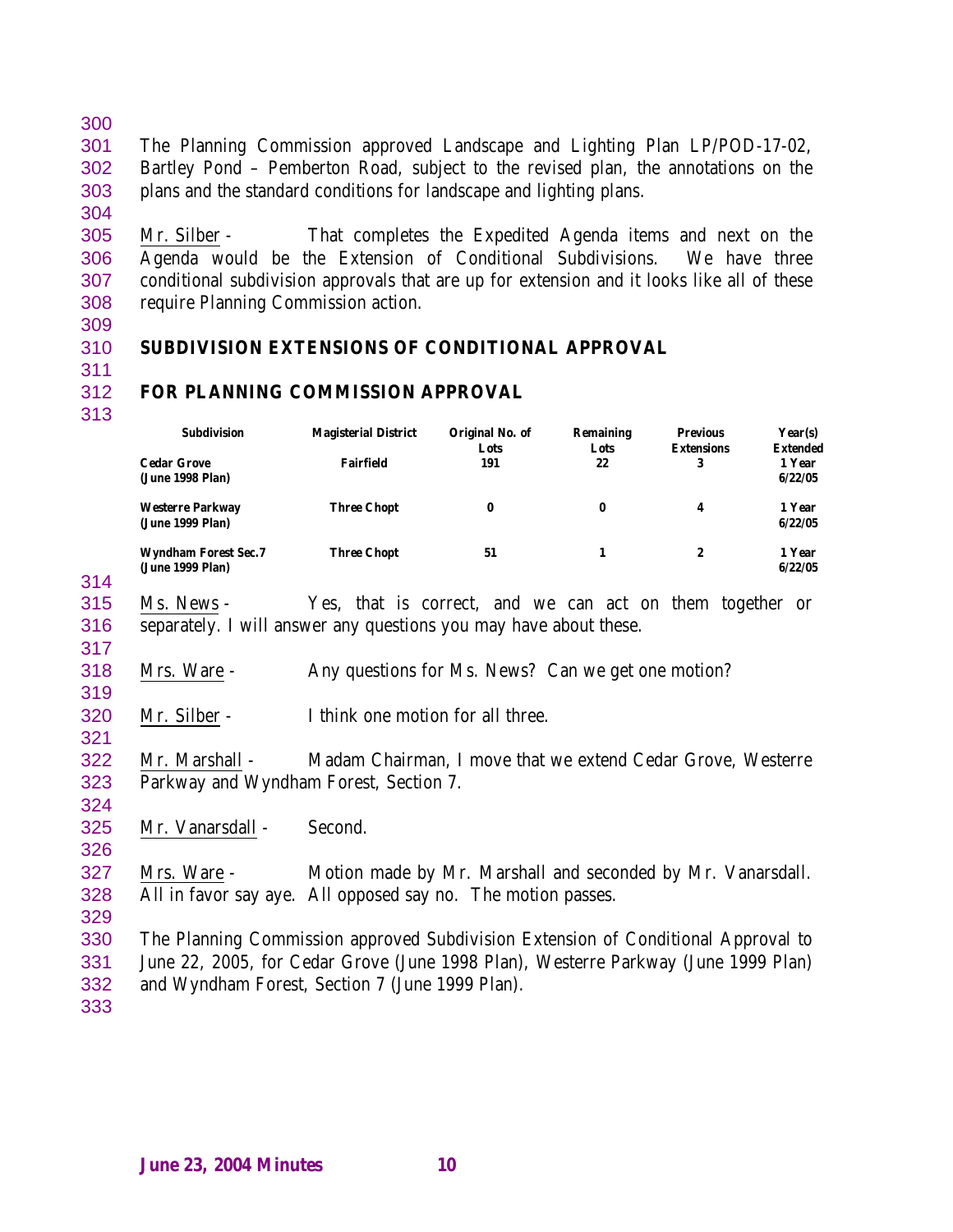## 333 **PLAN OF DEVELOPMENT & SPECIAL EXCEPTION**

POD-12-04 Darbytown Senior Apartments – Shirleydale Avenue The Meadows @ Victoria Park Senior Apartments **Balzer & Associates, Inc. for Corbin T. Anderson for John & Martha Gibbs and Interfaith Housing Corporation:** Request for approval of a plan of development and special exception, as required by Chapter 24, Sections 24-2, 24-94(b) and 24-106 of the Henrico County Code, to construct a four-story, 106,800 square foot multi-family age restricted apartment building consisting of 108 units. The special exception would authorize a building with a maximum height greater than 2 ½ stories. The 7.92-acre site is located at the southern terminus of Shirleydale Avenue, approximately 790 feet south of Darbytown Road on parcel 804-710-5328. The zoning is R-5, General Residence District. County water and sewer.

#### **(Varina)**

336 Mrs. Ware - Is there any opposition to POD-12-04, Darbytown Senior 337 Apartments in the Varina District? No opposition. Good morning, Mr. Kennedy.

338

335

334

 Mr. Kennedy **-** The Meadows at Victoria Park Senior Apartments (formerly Darbytown Senior Apartments) is a proposed 108-unit four-story age restricted apartment building located at the southern terminus of Shirleydale Avenue, located behind the Darbytown Manor and Henrico Arms Apartment Complexes.

343

 The project received low-income tax credits with the Administration's support earlier this year. The project is being developed by Osprey Development, however, it will be owned by Interfaith Housing Corporation, a non- profit corporation, which will assure affordable rents in the future.

348

 The subject property was zoned R-5, General Residence District, in 1968 and is unproffered. The proposed development would result in the construction of 14.5 multi- family dwelling units per acre, which is the maximum permitted in the R-5 District, however, the units would be restricted to senior housing itself.

353

 The revised plan addresses staff's previous annotations regarding the extension of Edgelawn Street and the provision of a fire lane from Edgelawn Street. That would only provide secondary access to the site because there are over 80 multifamily units located at the site and staff wanted to assure that there were two points of access, particularly because this was senior housing. The plan satisfies the multi-family design requirements. A perimeter buffer would be maintained or provided. A lot of the buffer that will be maintained as natural.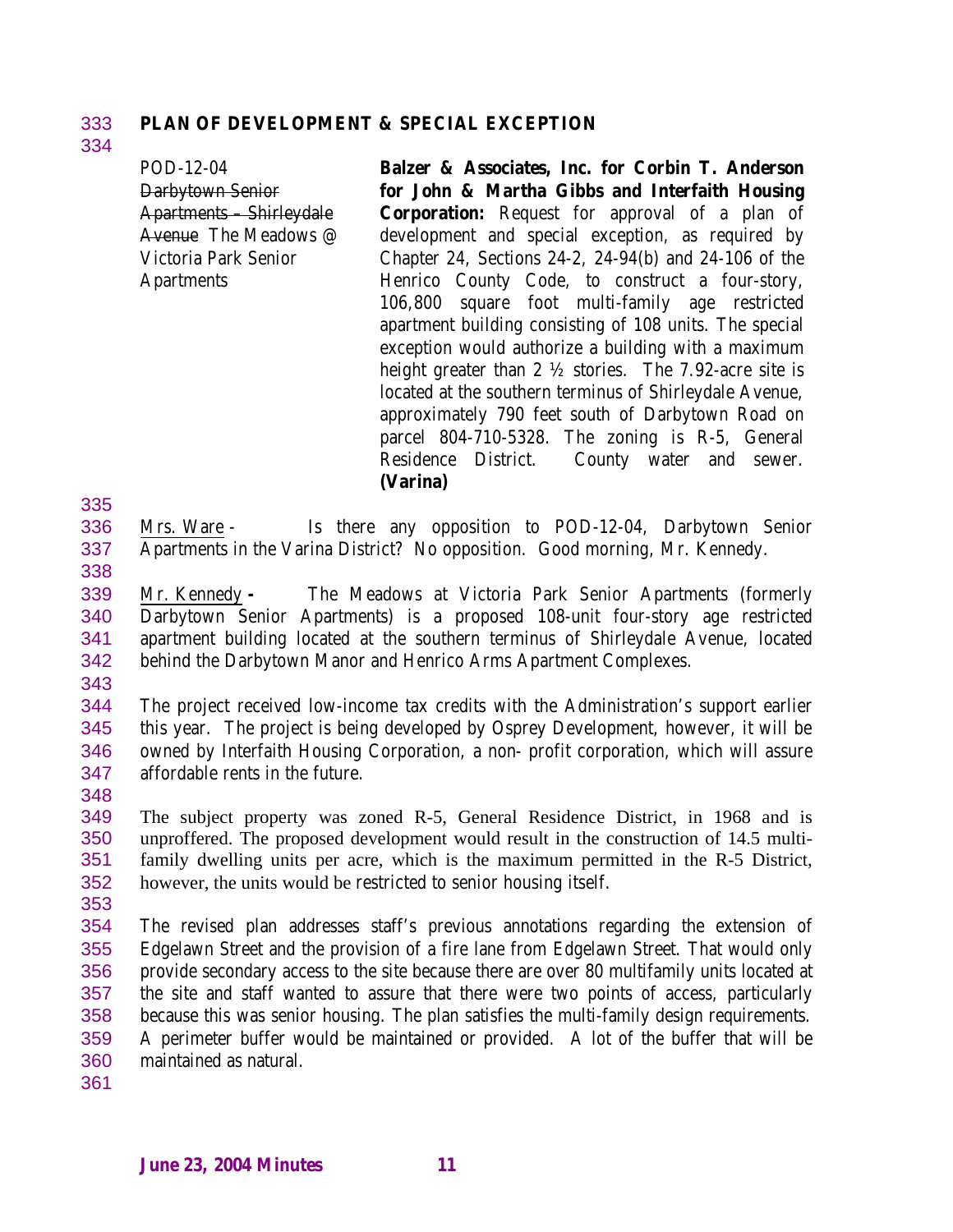Staff recommends approval of a Special Exception for the proposed four-story building, subject to the following additional conditions, which are also located on the Agenda addendum.

- a) The units shall be restricted to rental to persons over the age of 62. Usually these units are restricted to 55, but this is going to be for 62 and over.
- b) The building shall be completely fire sprinklered.
- c) Laundry rooms for residents will be provided for use by residents shall be provided on each floor.
- d) The following amenities shall be provided for the benefit of residents: 2 elevators, a minimum of 2400 square feet of common area including a community meeting room with a service kitchen, trash chutes, on site storage facilities, controlled building access, emergency pull cords in each unit and additional services appropriate to age restricted housing shall be offered.
- e) Perimeter landscaping and lighting shall comply with multi-family design standards.
- Staff also recommends approval of the requested POD, subject to the annotations on the plan, standard conditions for developments of this type, and the additional conditions on the agenda.
- If you have any questions, I will be happy to answer them.
- Mrs. Ware Are there any questions for Mr. Kennedy?

 Mr. Jernigan - Yes, Mr. Kennedy, I have one. Why, just so I will know, why are these a through e instead of numbered conditions?

- Mr. Kennedy I don't know.
- Mr. Jernigan I am OK with it. I was just wondering for me why we went to the alphabet rather that numerical.

 Mr. Kennedy - Originally, they were just annotations, and then after second thought I thought maybe we should make them conditions of the Special Exception. So, I just picked them from the annotations and I didn't think to number them. Sorry.

- Mr. Jernigan No, it is no problem. I was just wondering.
- 400 Mr. Vanarsdall Maybe they thought you could understand it better.

 Mr. Jernigan - I didn't know if there was any special reason we went to the alphabetical, but it would have been better to be numbered. 

Mr. Archer - Mr. Jernigan, I am just impressed with the fact that you noticed.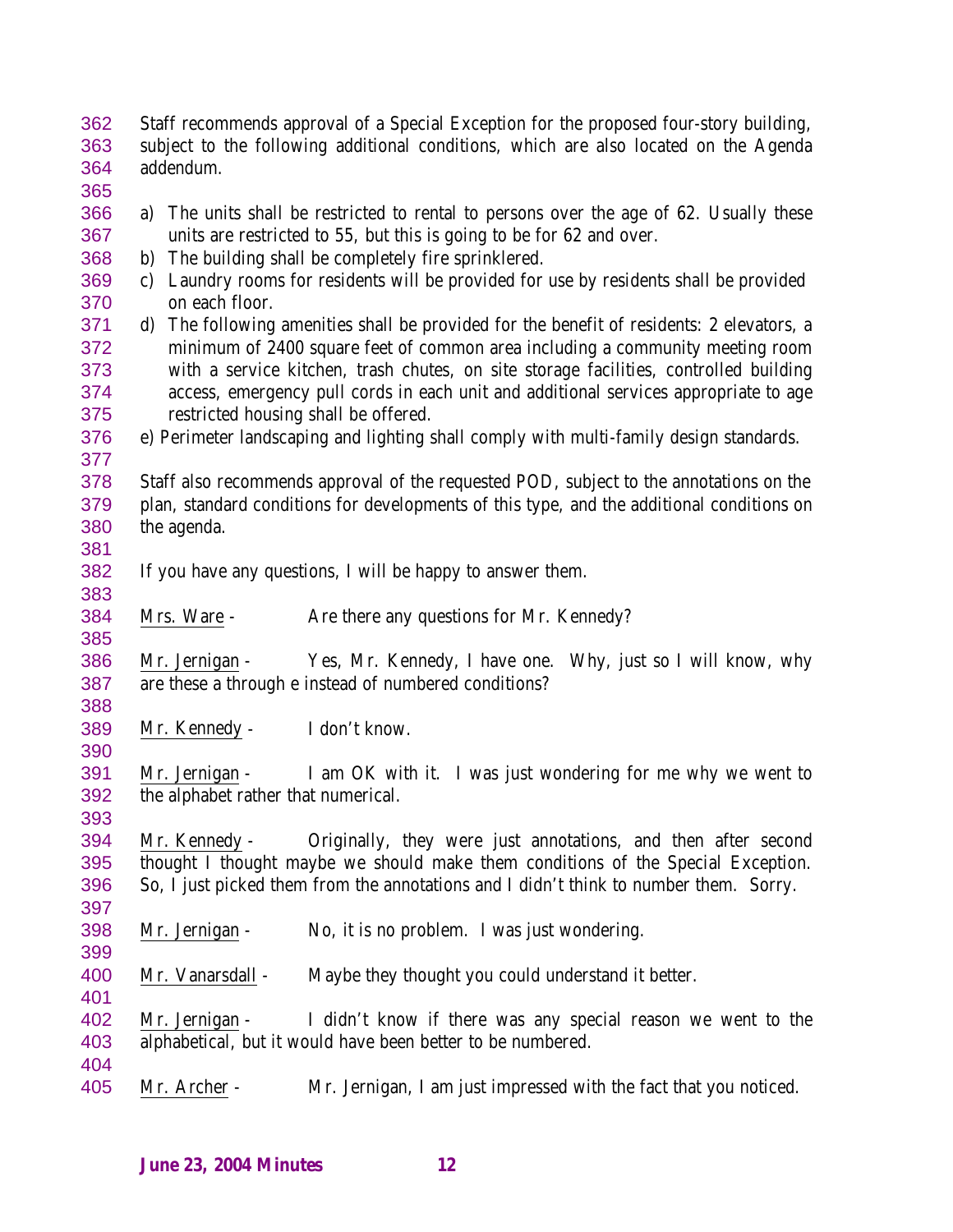|     |  | No, not this year.                                                                                                                                     |                                                                                |                                                  |                                                                                                                                                                                                                                                                                                                                                                                                                                                                                                                                                                                                                                                                                                                                                                                                                                                                                                                                                                                                                                                                                                                                                                                                                                                                                                                                                                                                                                                                                                                                                                                                                                                                                                                                                                                                                                                                                                                                                                                                                                                                             |
|-----|--|--------------------------------------------------------------------------------------------------------------------------------------------------------|--------------------------------------------------------------------------------|--------------------------------------------------|-----------------------------------------------------------------------------------------------------------------------------------------------------------------------------------------------------------------------------------------------------------------------------------------------------------------------------------------------------------------------------------------------------------------------------------------------------------------------------------------------------------------------------------------------------------------------------------------------------------------------------------------------------------------------------------------------------------------------------------------------------------------------------------------------------------------------------------------------------------------------------------------------------------------------------------------------------------------------------------------------------------------------------------------------------------------------------------------------------------------------------------------------------------------------------------------------------------------------------------------------------------------------------------------------------------------------------------------------------------------------------------------------------------------------------------------------------------------------------------------------------------------------------------------------------------------------------------------------------------------------------------------------------------------------------------------------------------------------------------------------------------------------------------------------------------------------------------------------------------------------------------------------------------------------------------------------------------------------------------------------------------------------------------------------------------------------------|
|     |  |                                                                                                                                                        |                                                                                |                                                  |                                                                                                                                                                                                                                                                                                                                                                                                                                                                                                                                                                                                                                                                                                                                                                                                                                                                                                                                                                                                                                                                                                                                                                                                                                                                                                                                                                                                                                                                                                                                                                                                                                                                                                                                                                                                                                                                                                                                                                                                                                                                             |
|     |  | It looks nice.                                                                                                                                         |                                                                                |                                                  |                                                                                                                                                                                                                                                                                                                                                                                                                                                                                                                                                                                                                                                                                                                                                                                                                                                                                                                                                                                                                                                                                                                                                                                                                                                                                                                                                                                                                                                                                                                                                                                                                                                                                                                                                                                                                                                                                                                                                                                                                                                                             |
|     |  |                                                                                                                                                        |                                                                                |                                                  |                                                                                                                                                                                                                                                                                                                                                                                                                                                                                                                                                                                                                                                                                                                                                                                                                                                                                                                                                                                                                                                                                                                                                                                                                                                                                                                                                                                                                                                                                                                                                                                                                                                                                                                                                                                                                                                                                                                                                                                                                                                                             |
|     |  |                                                                                                                                                        |                                                                                |                                                  |                                                                                                                                                                                                                                                                                                                                                                                                                                                                                                                                                                                                                                                                                                                                                                                                                                                                                                                                                                                                                                                                                                                                                                                                                                                                                                                                                                                                                                                                                                                                                                                                                                                                                                                                                                                                                                                                                                                                                                                                                                                                             |
|     |  |                                                                                                                                                        |                                                                                |                                                  |                                                                                                                                                                                                                                                                                                                                                                                                                                                                                                                                                                                                                                                                                                                                                                                                                                                                                                                                                                                                                                                                                                                                                                                                                                                                                                                                                                                                                                                                                                                                                                                                                                                                                                                                                                                                                                                                                                                                                                                                                                                                             |
|     |  |                                                                                                                                                        |                                                                                |                                                  |                                                                                                                                                                                                                                                                                                                                                                                                                                                                                                                                                                                                                                                                                                                                                                                                                                                                                                                                                                                                                                                                                                                                                                                                                                                                                                                                                                                                                                                                                                                                                                                                                                                                                                                                                                                                                                                                                                                                                                                                                                                                             |
|     |  |                                                                                                                                                        |                                                                                |                                                  |                                                                                                                                                                                                                                                                                                                                                                                                                                                                                                                                                                                                                                                                                                                                                                                                                                                                                                                                                                                                                                                                                                                                                                                                                                                                                                                                                                                                                                                                                                                                                                                                                                                                                                                                                                                                                                                                                                                                                                                                                                                                             |
|     |  |                                                                                                                                                        |                                                                                |                                                  |                                                                                                                                                                                                                                                                                                                                                                                                                                                                                                                                                                                                                                                                                                                                                                                                                                                                                                                                                                                                                                                                                                                                                                                                                                                                                                                                                                                                                                                                                                                                                                                                                                                                                                                                                                                                                                                                                                                                                                                                                                                                             |
|     |  |                                                                                                                                                        |                                                                                |                                                  |                                                                                                                                                                                                                                                                                                                                                                                                                                                                                                                                                                                                                                                                                                                                                                                                                                                                                                                                                                                                                                                                                                                                                                                                                                                                                                                                                                                                                                                                                                                                                                                                                                                                                                                                                                                                                                                                                                                                                                                                                                                                             |
|     |  |                                                                                                                                                        |                                                                                |                                                  |                                                                                                                                                                                                                                                                                                                                                                                                                                                                                                                                                                                                                                                                                                                                                                                                                                                                                                                                                                                                                                                                                                                                                                                                                                                                                                                                                                                                                                                                                                                                                                                                                                                                                                                                                                                                                                                                                                                                                                                                                                                                             |
|     |  |                                                                                                                                                        |                                                                                |                                                  |                                                                                                                                                                                                                                                                                                                                                                                                                                                                                                                                                                                                                                                                                                                                                                                                                                                                                                                                                                                                                                                                                                                                                                                                                                                                                                                                                                                                                                                                                                                                                                                                                                                                                                                                                                                                                                                                                                                                                                                                                                                                             |
|     |  |                                                                                                                                                        |                                                                                |                                                  |                                                                                                                                                                                                                                                                                                                                                                                                                                                                                                                                                                                                                                                                                                                                                                                                                                                                                                                                                                                                                                                                                                                                                                                                                                                                                                                                                                                                                                                                                                                                                                                                                                                                                                                                                                                                                                                                                                                                                                                                                                                                             |
|     |  |                                                                                                                                                        |                                                                                |                                                  |                                                                                                                                                                                                                                                                                                                                                                                                                                                                                                                                                                                                                                                                                                                                                                                                                                                                                                                                                                                                                                                                                                                                                                                                                                                                                                                                                                                                                                                                                                                                                                                                                                                                                                                                                                                                                                                                                                                                                                                                                                                                             |
|     |  |                                                                                                                                                        |                                                                                |                                                  |                                                                                                                                                                                                                                                                                                                                                                                                                                                                                                                                                                                                                                                                                                                                                                                                                                                                                                                                                                                                                                                                                                                                                                                                                                                                                                                                                                                                                                                                                                                                                                                                                                                                                                                                                                                                                                                                                                                                                                                                                                                                             |
|     |  |                                                                                                                                                        |                                                                                |                                                  |                                                                                                                                                                                                                                                                                                                                                                                                                                                                                                                                                                                                                                                                                                                                                                                                                                                                                                                                                                                                                                                                                                                                                                                                                                                                                                                                                                                                                                                                                                                                                                                                                                                                                                                                                                                                                                                                                                                                                                                                                                                                             |
|     |  | Second.                                                                                                                                                |                                                                                |                                                  |                                                                                                                                                                                                                                                                                                                                                                                                                                                                                                                                                                                                                                                                                                                                                                                                                                                                                                                                                                                                                                                                                                                                                                                                                                                                                                                                                                                                                                                                                                                                                                                                                                                                                                                                                                                                                                                                                                                                                                                                                                                                             |
|     |  |                                                                                                                                                        |                                                                                |                                                  |                                                                                                                                                                                                                                                                                                                                                                                                                                                                                                                                                                                                                                                                                                                                                                                                                                                                                                                                                                                                                                                                                                                                                                                                                                                                                                                                                                                                                                                                                                                                                                                                                                                                                                                                                                                                                                                                                                                                                                                                                                                                             |
|     |  |                                                                                                                                                        |                                                                                |                                                  |                                                                                                                                                                                                                                                                                                                                                                                                                                                                                                                                                                                                                                                                                                                                                                                                                                                                                                                                                                                                                                                                                                                                                                                                                                                                                                                                                                                                                                                                                                                                                                                                                                                                                                                                                                                                                                                                                                                                                                                                                                                                             |
|     |  |                                                                                                                                                        |                                                                                |                                                  |                                                                                                                                                                                                                                                                                                                                                                                                                                                                                                                                                                                                                                                                                                                                                                                                                                                                                                                                                                                                                                                                                                                                                                                                                                                                                                                                                                                                                                                                                                                                                                                                                                                                                                                                                                                                                                                                                                                                                                                                                                                                             |
|     |  |                                                                                                                                                        |                                                                                |                                                  |                                                                                                                                                                                                                                                                                                                                                                                                                                                                                                                                                                                                                                                                                                                                                                                                                                                                                                                                                                                                                                                                                                                                                                                                                                                                                                                                                                                                                                                                                                                                                                                                                                                                                                                                                                                                                                                                                                                                                                                                                                                                             |
|     |  |                                                                                                                                                        |                                                                                |                                                  |                                                                                                                                                                                                                                                                                                                                                                                                                                                                                                                                                                                                                                                                                                                                                                                                                                                                                                                                                                                                                                                                                                                                                                                                                                                                                                                                                                                                                                                                                                                                                                                                                                                                                                                                                                                                                                                                                                                                                                                                                                                                             |
|     |  |                                                                                                                                                        |                                                                                |                                                  |                                                                                                                                                                                                                                                                                                                                                                                                                                                                                                                                                                                                                                                                                                                                                                                                                                                                                                                                                                                                                                                                                                                                                                                                                                                                                                                                                                                                                                                                                                                                                                                                                                                                                                                                                                                                                                                                                                                                                                                                                                                                             |
|     |  |                                                                                                                                                        |                                                                                |                                                  |                                                                                                                                                                                                                                                                                                                                                                                                                                                                                                                                                                                                                                                                                                                                                                                                                                                                                                                                                                                                                                                                                                                                                                                                                                                                                                                                                                                                                                                                                                                                                                                                                                                                                                                                                                                                                                                                                                                                                                                                                                                                             |
|     |  |                                                                                                                                                        |                                                                                |                                                  |                                                                                                                                                                                                                                                                                                                                                                                                                                                                                                                                                                                                                                                                                                                                                                                                                                                                                                                                                                                                                                                                                                                                                                                                                                                                                                                                                                                                                                                                                                                                                                                                                                                                                                                                                                                                                                                                                                                                                                                                                                                                             |
|     |  |                                                                                                                                                        |                                                                                |                                                  |                                                                                                                                                                                                                                                                                                                                                                                                                                                                                                                                                                                                                                                                                                                                                                                                                                                                                                                                                                                                                                                                                                                                                                                                                                                                                                                                                                                                                                                                                                                                                                                                                                                                                                                                                                                                                                                                                                                                                                                                                                                                             |
| 23. |  |                                                                                                                                                        |                                                                                |                                                  |                                                                                                                                                                                                                                                                                                                                                                                                                                                                                                                                                                                                                                                                                                                                                                                                                                                                                                                                                                                                                                                                                                                                                                                                                                                                                                                                                                                                                                                                                                                                                                                                                                                                                                                                                                                                                                                                                                                                                                                                                                                                             |
|     |  |                                                                                                                                                        |                                                                                |                                                  |                                                                                                                                                                                                                                                                                                                                                                                                                                                                                                                                                                                                                                                                                                                                                                                                                                                                                                                                                                                                                                                                                                                                                                                                                                                                                                                                                                                                                                                                                                                                                                                                                                                                                                                                                                                                                                                                                                                                                                                                                                                                             |
|     |  |                                                                                                                                                        |                                                                                |                                                  |                                                                                                                                                                                                                                                                                                                                                                                                                                                                                                                                                                                                                                                                                                                                                                                                                                                                                                                                                                                                                                                                                                                                                                                                                                                                                                                                                                                                                                                                                                                                                                                                                                                                                                                                                                                                                                                                                                                                                                                                                                                                             |
|     |  |                                                                                                                                                        |                                                                                |                                                  |                                                                                                                                                                                                                                                                                                                                                                                                                                                                                                                                                                                                                                                                                                                                                                                                                                                                                                                                                                                                                                                                                                                                                                                                                                                                                                                                                                                                                                                                                                                                                                                                                                                                                                                                                                                                                                                                                                                                                                                                                                                                             |
|     |  |                                                                                                                                                        |                                                                                |                                                  |                                                                                                                                                                                                                                                                                                                                                                                                                                                                                                                                                                                                                                                                                                                                                                                                                                                                                                                                                                                                                                                                                                                                                                                                                                                                                                                                                                                                                                                                                                                                                                                                                                                                                                                                                                                                                                                                                                                                                                                                                                                                             |
| 24. |  |                                                                                                                                                        |                                                                                |                                                  |                                                                                                                                                                                                                                                                                                                                                                                                                                                                                                                                                                                                                                                                                                                                                                                                                                                                                                                                                                                                                                                                                                                                                                                                                                                                                                                                                                                                                                                                                                                                                                                                                                                                                                                                                                                                                                                                                                                                                                                                                                                                             |
|     |  |                                                                                                                                                        |                                                                                |                                                  |                                                                                                                                                                                                                                                                                                                                                                                                                                                                                                                                                                                                                                                                                                                                                                                                                                                                                                                                                                                                                                                                                                                                                                                                                                                                                                                                                                                                                                                                                                                                                                                                                                                                                                                                                                                                                                                                                                                                                                                                                                                                             |
|     |  |                                                                                                                                                        |                                                                                |                                                  |                                                                                                                                                                                                                                                                                                                                                                                                                                                                                                                                                                                                                                                                                                                                                                                                                                                                                                                                                                                                                                                                                                                                                                                                                                                                                                                                                                                                                                                                                                                                                                                                                                                                                                                                                                                                                                                                                                                                                                                                                                                                             |
|     |  |                                                                                                                                                        |                                                                                |                                                  |                                                                                                                                                                                                                                                                                                                                                                                                                                                                                                                                                                                                                                                                                                                                                                                                                                                                                                                                                                                                                                                                                                                                                                                                                                                                                                                                                                                                                                                                                                                                                                                                                                                                                                                                                                                                                                                                                                                                                                                                                                                                             |
|     |  |                                                                                                                                                        |                                                                                |                                                  |                                                                                                                                                                                                                                                                                                                                                                                                                                                                                                                                                                                                                                                                                                                                                                                                                                                                                                                                                                                                                                                                                                                                                                                                                                                                                                                                                                                                                                                                                                                                                                                                                                                                                                                                                                                                                                                                                                                                                                                                                                                                             |
| 25. |  |                                                                                                                                                        |                                                                                |                                                  |                                                                                                                                                                                                                                                                                                                                                                                                                                                                                                                                                                                                                                                                                                                                                                                                                                                                                                                                                                                                                                                                                                                                                                                                                                                                                                                                                                                                                                                                                                                                                                                                                                                                                                                                                                                                                                                                                                                                                                                                                                                                             |
|     |  |                                                                                                                                                        |                                                                                |                                                  |                                                                                                                                                                                                                                                                                                                                                                                                                                                                                                                                                                                                                                                                                                                                                                                                                                                                                                                                                                                                                                                                                                                                                                                                                                                                                                                                                                                                                                                                                                                                                                                                                                                                                                                                                                                                                                                                                                                                                                                                                                                                             |
|     |  |                                                                                                                                                        |                                                                                |                                                  |                                                                                                                                                                                                                                                                                                                                                                                                                                                                                                                                                                                                                                                                                                                                                                                                                                                                                                                                                                                                                                                                                                                                                                                                                                                                                                                                                                                                                                                                                                                                                                                                                                                                                                                                                                                                                                                                                                                                                                                                                                                                             |
|     |  |                                                                                                                                                        |                                                                                |                                                  |                                                                                                                                                                                                                                                                                                                                                                                                                                                                                                                                                                                                                                                                                                                                                                                                                                                                                                                                                                                                                                                                                                                                                                                                                                                                                                                                                                                                                                                                                                                                                                                                                                                                                                                                                                                                                                                                                                                                                                                                                                                                             |
|     |  |                                                                                                                                                        |                                                                                |                                                  |                                                                                                                                                                                                                                                                                                                                                                                                                                                                                                                                                                                                                                                                                                                                                                                                                                                                                                                                                                                                                                                                                                                                                                                                                                                                                                                                                                                                                                                                                                                                                                                                                                                                                                                                                                                                                                                                                                                                                                                                                                                                             |
|     |  | Mr. Vanarsdall -<br>Mr. Kennedy -<br>Mr. Vanarsdall -<br>Mr. Kennedy -<br>Mrs. Ware-<br>Mr. Jernigan -<br>Addendum.<br>Mr. Vanarsdall -<br>Mrs. Ware - | I appreciate it.<br>following additional conditions:<br>any occupancy permits. | (60) days prior to requesting occupancy permits. | I have a question. Did you get that tie for Father's Day?<br>Mr. Jernigan, do you need to hear from the applicant?<br>Madam Chairman, no. This case is pretty clean and I think Mr.<br>Kennedy has done a lot of work on it and got us straight, so I am OK to make a<br>motion. With that, Madam Chairman, I will move for approval of POD-12-04,<br>Darbytown Senior Apartments, subject to the annotations on the plans, the standard<br>conditions for developments of this type and the following additional conditions, Nos.<br>23 through 31 and a through e on the Addendum, and staff recommendation on the<br>Motion made by Mr. Jernigan and seconded by Mr. Vanarsdall.<br>All in favor say aye. All opposed say no. The motion passes.<br>The Planning Commission approved Plan of Development and Special Exception for<br>POD-12-04, The Meadows @ Victoria Park Senior Apartments subject to the<br>annotations on the plans, the standard conditions for developments of this type and the<br>The right-of-way for widening of Shirleydale Avenue and Edgelawn Street as<br>shown on approved plans shall be dedicated to the County prior to any<br>occupancy permits being issued. The right-of-way dedication plat and any other<br>required information shall be submitted to the County Real Property Agent at<br>least sixty (60) days prior to requesting occupancy permits.<br>The easements for drainage and utilities as shown on approved plans shall be<br>granted to the County in a form acceptable to the County Attorney prior to any<br>occupancy permits being issued. The easement plats and any other required<br>information shall be submitted to the County Real Property Agent at least sixty<br>The limits and elevations of the 100-year frequency flood shall be conspicuously<br>noted on the plan "Limits of 100 Year Floodplain." In addition, the delineated<br>100-year floodplain must be labeled "Variable Width Drainage and Utility<br>Easement." The easement shall be granted to the County prior to the issuance of |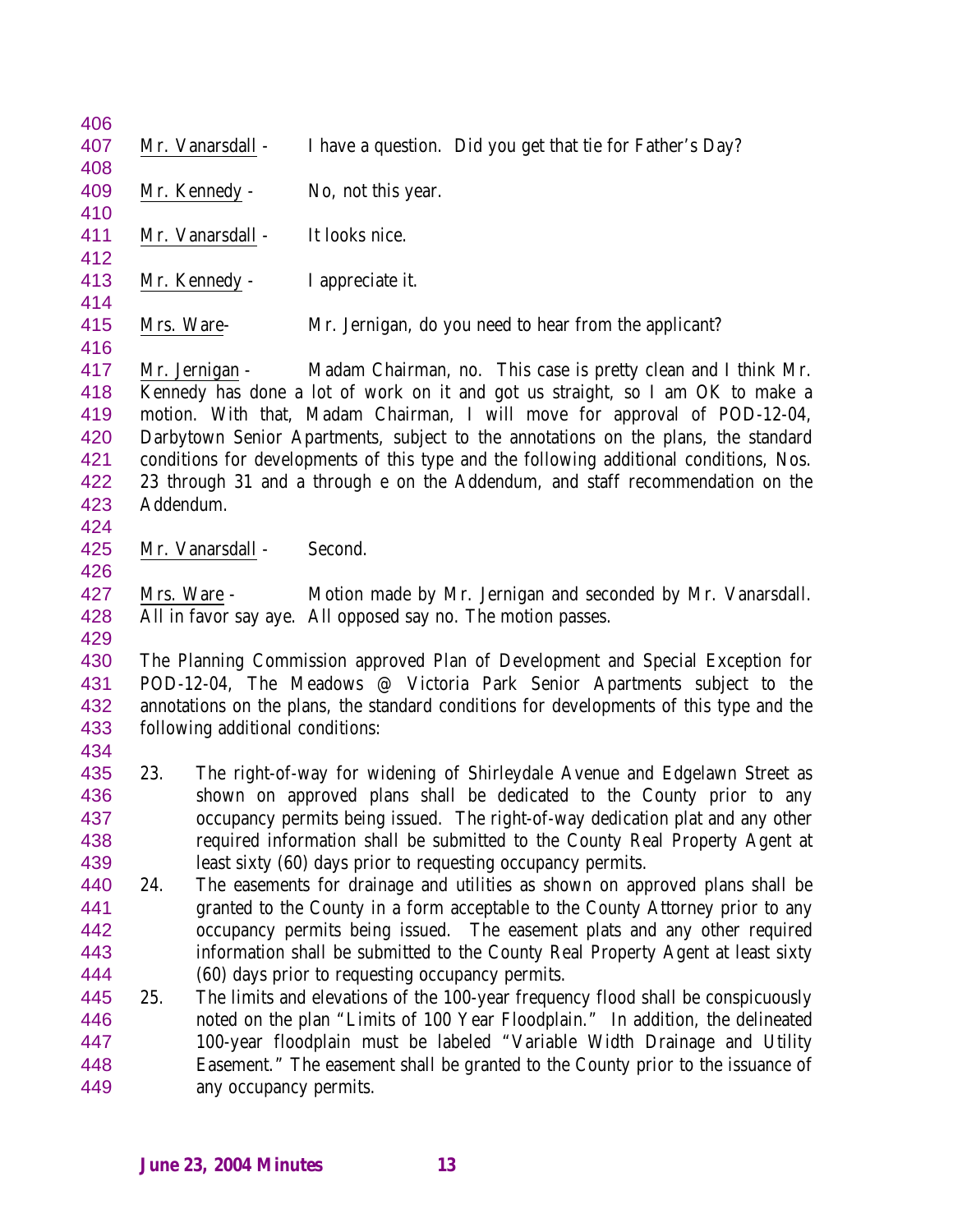- 26. The developer shall provide fire hydrants as required by the Department of Public Utilities and Division of Fire.
- 27. Any necessary off-site drainage and/or water and sewer easements must be obtained in a form acceptable to the County Attorney prior to final approval of the construction plans.
- 28. Deviations from County standards for pavement, curb or curb and gutter design shall be approved by the County Engineer prior to final approval of the construction plans by the Department of Public Works.
- 29. Insurance Services Office (ISO) calculations must be included with the plans and contracts and must be approved by the Department of Public Utilities prior to the issuance of a building permit.
- 30. Approval of the construction plans by the Department of Public Works does not establish the curb and gutter elevations along the Henrico County maintained right-of-way. The elevations will be set by Henrico County.
- 31. The location of all existing and proposed utility and mechanical equipment (including HVAC units, electric meters, junction and accessory boxes, transformers, and generators) shall be identified on the landscape plans. All equipment shall be screened by such measures as determined appropriate by the Director of Planning or the Planning Commission at the time of plan approval**.**
- The Planning Commission approved the special exception to permit construction of a four-story building subject to the following conditions:
- 

- a) The units shall be restricted to rental to persons over the age of 62. Usually these units are restricted to 55, but this is going to be for 62 and over.
- b) The building shall be completely fire sprinklered.
- c) Laundry rooms for residents will be provided for use by residents shall be provided on each floor.
- d) The following amenities shall be provided for the benefit of residents: 2 elevators, a minimum of 2400 square feet of common area including a community meeting room with a service kitchen, trash chutes, on site storage facilities, controlled building access, emergency pull cords in each unit and additional services appropriate to age restricted housing shall be offered.
- e) Perimeter landscaping and lighting shall comply with multi-family design standards.
- Mr. Jernigan Mr. Silber, excuse me a second. We have to do a special exception.
- Mr. Silber On that last one? I thought you made that a part of your motion, but if you did not, it does require at least recognition that it required a POD and a special exception. It is on Page 3. The special exception is for the additional height over 2-1/2 stories.
-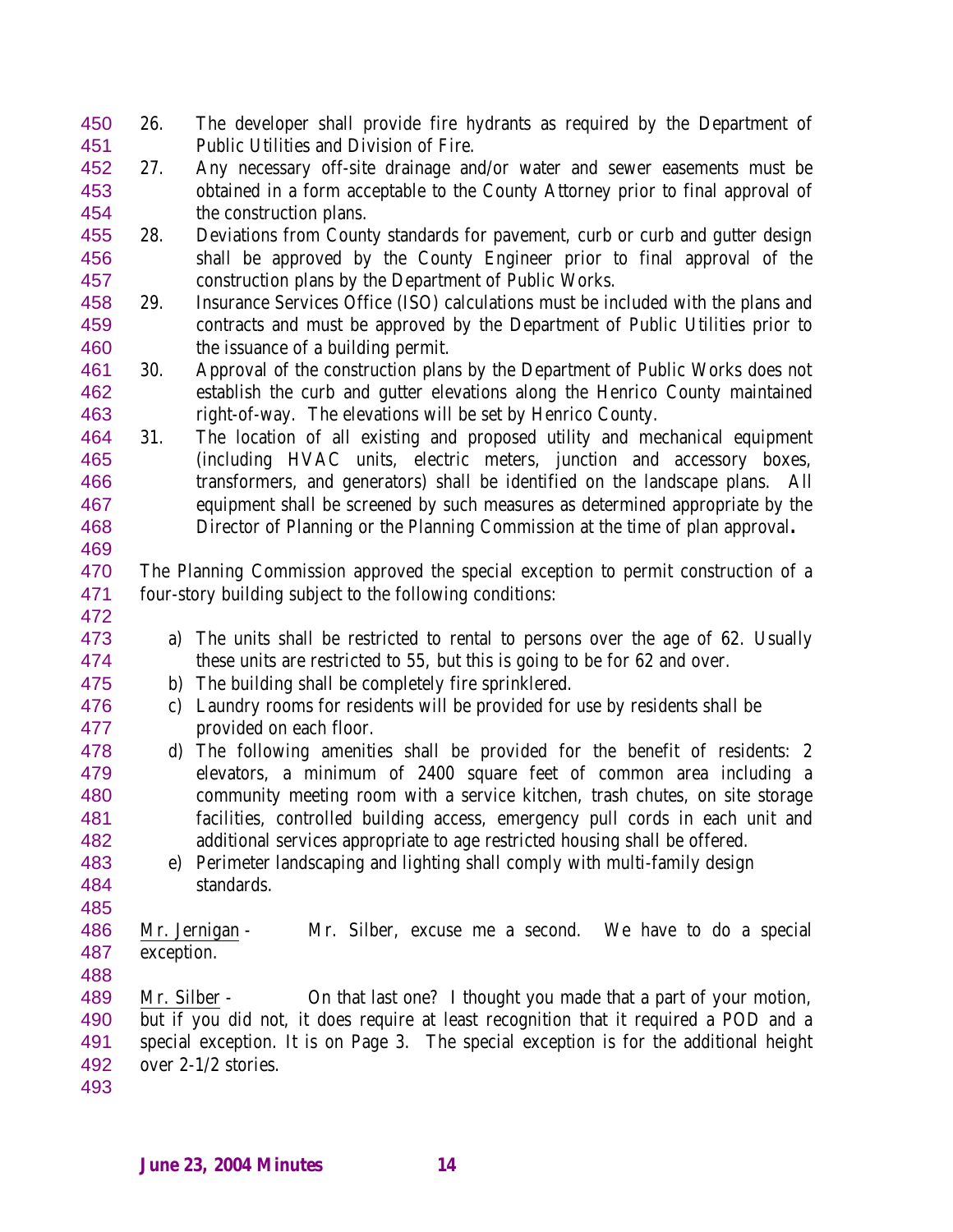Mr. Jernigan - I think we do have to make it a separate motion. So I will back up on that, and Madam Chairman, I would like to make a motion for a special exception for four-story height on POD-12-04, (Darbytown Senior Apartments) The Meadows @ Victoria park Senior Apartments.

- 
- 

Mr. Vanarsdall - Second.

 Mrs. Ware - Motion made by Mr. Jernigan and seconded by Mr. Vanarsdall. All in favor say aye. All opposed say no. The motion passes.

 The Planning Commission approved Special Exception for POD-12-04, (Darbytown Senior Apartments – Shirleydale Avenue) The Meadows @ Victoria Park Senior Apartments. 

## **PLAN OF DEVELOPMENT & MASTER PLAN (Deferred from the May 26, 2004, Meeting)**

| POD-45-04<br>Hindu Center of Virginia<br>6051 Springfield Road<br>(POD-105-83 Revised) | Balzer & Associates, Inc. for Hindu Center of<br><b>Virginia:</b> Request for approval of a revised plan of<br>development and master plan, as required by Chapter<br>24, Section 24-106 of the Henrico County Code, to<br>construct a one-story, 4,444 square foot dining hall<br>addition to an existing multipurpose hall, a one-story,<br>2,947 square classroom building and a one-story,<br>4,869 square foot temple on parcels 760-768-8263 and<br>760-769-9631. The 15.0-acre site is located at 6051<br>Springfield Road (State Route 157). The zoning is A-1,<br>Agricultural District. Public water and septic |
|----------------------------------------------------------------------------------------|---------------------------------------------------------------------------------------------------------------------------------------------------------------------------------------------------------------------------------------------------------------------------------------------------------------------------------------------------------------------------------------------------------------------------------------------------------------------------------------------------------------------------------------------------------------------------------------------------------------------------|
|                                                                                        | tank/drainfield. (Brookland)                                                                                                                                                                                                                                                                                                                                                                                                                                                                                                                                                                                              |

 Mrs. Ware - At this point I am going to ask if there is any opposition to going back to the case, Hindu Center of Virginia? There is no opposition. Good morning, Mr. McGarry.

 Mr. McGarry - Good morning, Madam Chair, and members of the Commission. The Health Department reports the soils suitable for the expansion of the onsite sewerage disposal system had been located and they can recommend approval. This is a master plan with four phases. The first phase will be a parking lot renovation. The second phase will be the classrooms with a bathroom facility. The third phase will be the temple and the fourth phase will be a dining hall. Staff can recommend approval of this plan subject to standard conditions for developments of this type and added conditions Nos. 23 through 31. I'd be happy to answer any questions.

Mrs. Ware - Are there any questions for Mr. McGarry?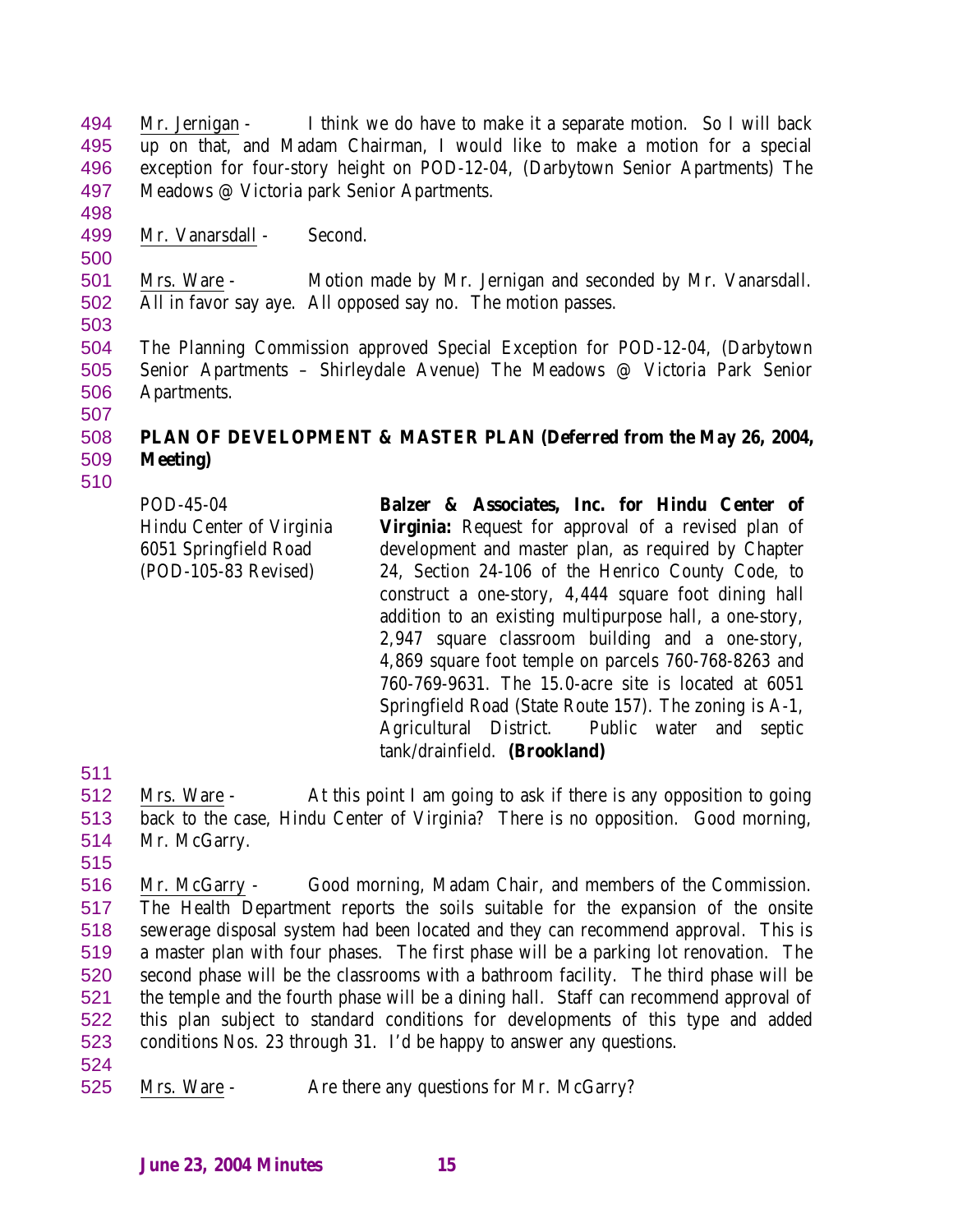| 526 |             |                                                                                           |
|-----|-------------|-------------------------------------------------------------------------------------------|
| 527 |             | Mr. Vanarsdall -<br>You answered all of mine ahead of time. Thank you.                    |
| 528 |             |                                                                                           |
| 529 | Mrs. Ware - | Would you like to hear from the applicant?                                                |
| 530 |             |                                                                                           |
| 531 |             | No. I don't need to hear from the applicant unless he wants to<br>Mr. Vanarsdall -        |
| 532 |             | speak. I move that POD-45-04, Hindu Center of Virginia, (POD-105-83 Revised), be          |
| 533 |             | approved subject to the standard conditions for developments of this type, the            |
| 534 |             | annotations on the plan, and Conditions Nos. 23 through 31.                               |
| 535 |             |                                                                                           |
| 536 |             | Mr. Marshall-<br>Second.                                                                  |
| 537 |             |                                                                                           |
| 538 |             | Motion made by Mr. Vanarsdall and seconded by Mr. Marshall.<br>Mrs. Ware -                |
| 539 |             | All in favor say aye. All opposed say no. The motion passes.                              |
| 540 |             |                                                                                           |
| 541 |             | The Planning Commission approved Plan of Development and Master Plan for POD-             |
| 542 |             | 45-04, Hindu Center of Virginia - 6051 Springfield Road (POD-105-83 Revised),             |
| 543 |             | subject to the annotations on the plans, the standard conditions for developments of this |
| 544 |             | type and the following additional conditions:                                             |
| 545 |             |                                                                                           |
| 546 | 23.         | The entrances and drainage facilities on Springfield Road (State Route 157) shall         |
| 547 |             | be approved by the Virginia Department of Transportation and the County.                  |
| 548 | 24.         | A notice of completion form, certifying that the requirements of the Virginia             |
| 549 |             | Department of Transportation entrances permit have been completed, shall be               |
| 550 |             | submitted to the Department of Planning prior to any occupancy permits being              |
| 551 |             | issued.                                                                                   |
| 552 | 25.         | The developer shall provide fire hydrants as required by the Department of                |
| 553 |             | Public Utilities and Division of Fire.                                                    |
| 554 | 26.         | Any necessary off-site drainage and/or water and sewer easements must be                  |
| 555 |             | obtained in a form acceptable to the County Attorney prior to final approval of           |
| 556 |             | the construction plans.                                                                   |
| 557 | 27.         | Deviations from County standards for pavement, curb or curb and gutter design             |
| 558 |             | shall be approved by the County Engineer prior to final approval of the                   |
| 559 |             | construction plans by the Department of Public Works.                                     |
| 560 | 28.         | Insurance Services Office (ISO) calculations must be included with the plans and          |
| 561 |             | contracts and must be approved by the Department of Public Utilities prior to             |
| 562 |             | the issuance of a building permit.                                                        |
| 563 | 29.         | Approval of the construction plans by the Department of Public Works does not             |
| 564 |             | establish the curb and gutter elevations along the Virginia Department of                 |
| 565 |             | The elevations will be set by the<br>Transportation maintained right-of-way.              |
| 566 |             | contractor and approved by the Virginia Department of Transportation.                     |
| 567 | 30.         | The conceptual master plan, as submitted with this application, is for planning           |
| 568 |             | and information purposes only. All subsequent detailed plans of development               |
| 569 |             |                                                                                           |
|     |             | and construction plans needed to implement this conceptual plan may be                    |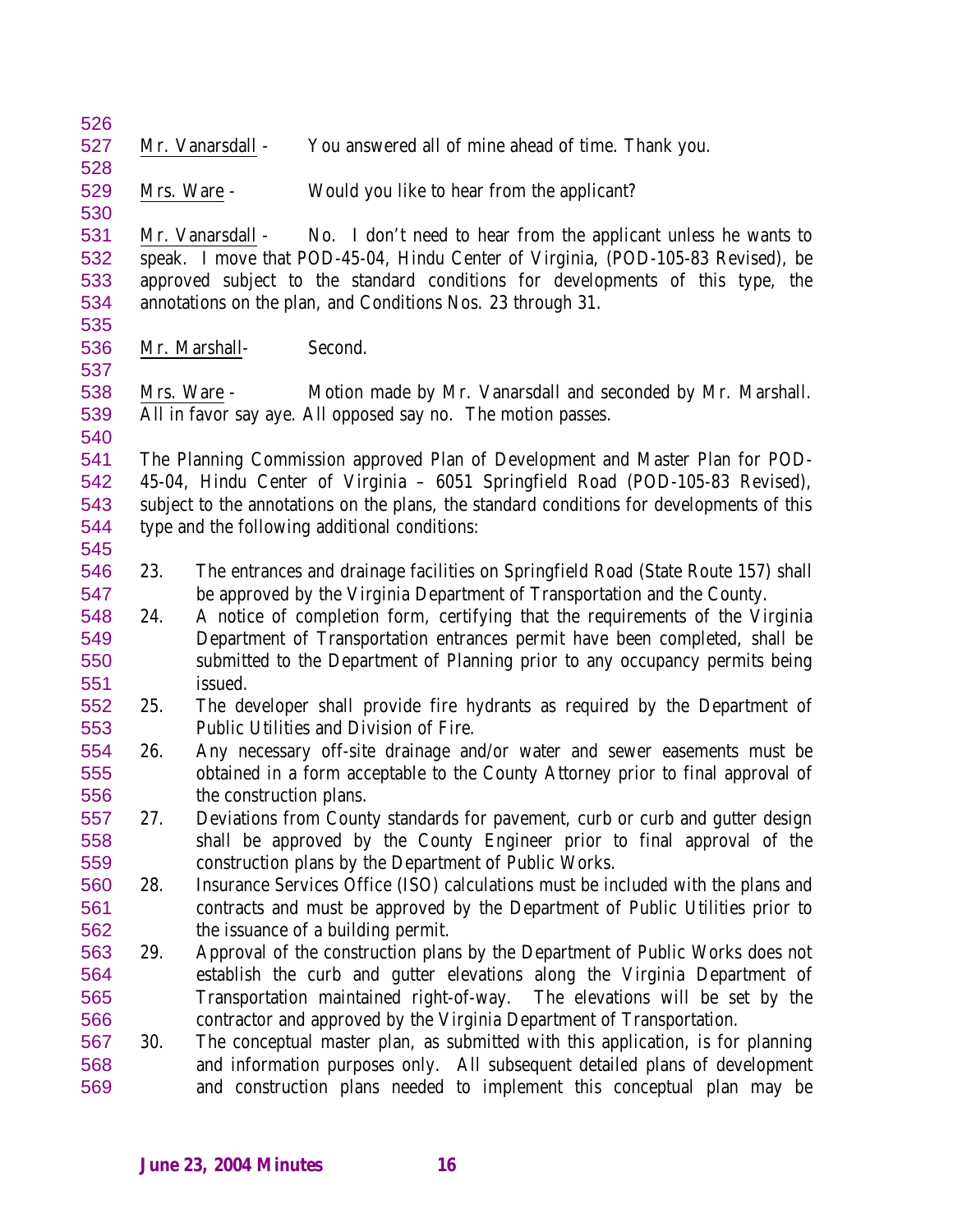administratively reviewed and approved and shall be subject to all regulations in effect at the time such subsequent plans are submitted for review/approval.

 31. The applicant shall furnish proof to the Department of Planning that conditions satisfactory to the Health Department have been met that insure the proposed septic tank drainfield system is suitable for this project prior to the issuance of a building permit.

# 

#### **PLAN OF DEVELOPMENT**

POD-27-04 Three Notch Place – Three Chopt Road and Pump Road

**Balzer & Associates, Inc. for TC&P, LLC:** Request for approval of a plan of development, as required by Chapter 24, Section 24-106 of the Henrico County Code, to construct 74, two-story townhouse units for sale. The 14.83-acre site is located at the southeast intersection of Three Chopt and Pump Roads on part of parcel 739-759-6746. The zoning is RTHC, Residential Townhouse District (Conditional) and WBSO, West Broad Street Overlay District. County water and sewer. **(Three Chopt)**

- 
- Mrs. Ware Is there any opposition to POD-27-04, Three Notch Place in the Three Chopt District? No opposition. Good morning, Mr. Wilhite.
- 

 Mr. Wilhite - Good morning. Thank you. The applicant did provide staff a tree protection plan as required. It did show that they would be able to save 20 feet of existing trees adjacent to the single-family subdivision to the southwest, Wythe Trace, which would take it all away from the boundary line of this development to the back of the proposed lots for the individual townhouse units. It also shows a significant amount of tree save on the other three sides of this project along Pump Road, the future John Rolfe Parkway and the eastern portion along Three Chopt Road. We were also provided the architectural information as we requested as far as the height and the square footage. The one item that we do not have was the architectural drawings for Block C, which is the block that had to be modified in order to fit within the West Broad Street Overlay District buffer that was required. With that, staff is recommending an additional condition that appears on Page 3 of your Addendum, No. 33, that requires that the architectural elevations and the floor plan for Block C be approved by the Director of Planning prior to the approval of building permits for that block of dwellings. Page 10 on the Agenda, there were two conditions that were incorrectly numbered. They should read No. 31 and 32, and with the additional condition, No. 33 on the Addendum, staff can recommend approval of the plan subject to annotations and standard conditions and added conditions Nos. 23 through 33. I will be happy to answer any questions that you may have.

Mrs. Ware - Are there any questions for Mr. Wilhite?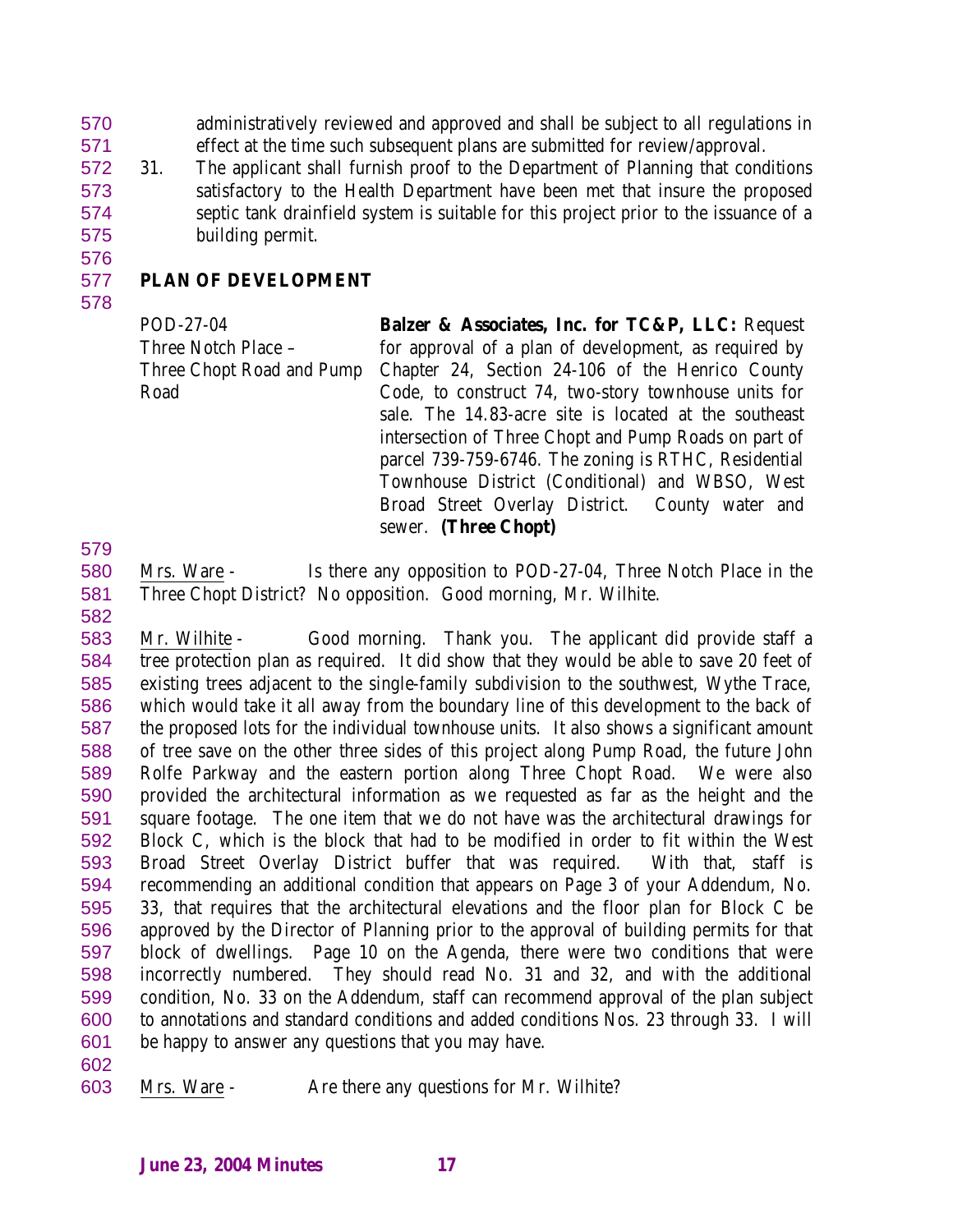Mr. Marshall - Mr. Wilhite, these elevations that we have. Do they match the ones that were presented at zoning? Correct? 

 Mr. Wilhite - Yes, sir. They are in keeping with the exhibits that were provided at the time of rezoning of the property and because of that, staff feels that we can handle administratively Block C drawings when they come in. We have a commitment from the applicant that they would be in keeping with the rest of the development. 

- Mr. Marshall With that I will move approval of POD-27-04, Three Notch Place, subject to the standard conditions for developments of this type and added conditions Nos. 9 Amended, No. 11 Amended, and 23 through 32, and added condition No. 33, also with the added recommendations on the Addendum.
- Mr. Vanarsdall Second.

 Mrs. Ware - Motion made by Mr. Marshall and seconded by Mr. Vanarsdall. All in favor say aye. All opposed say no. The motion passes. 

 The Planning Commission approved Plan of Development POD-27-04, Three Notch Place – Three Chopt Road and Pump Road, subject to the standard conditions for developments of this type and the following additional conditions:

- 9. **AMENDED** A detailed landscaping plan shall be submitted to the Department of Planning for review and Planning Commission approval prior to the issuance of any occupancy permits.
- 11. **AMENDED** Prior to the installation of the site lighting equipment, a plan including depictions of light spread and intensity diagrams, and fixture and specifications and mounting height details shall be submitted for Department of Planning review and Planning Commission approval.
- 23. The subdivision plat for Three Notch Place shall be recorded before any building permits are issued.
- 24. The developer shall provide fire hydrants as required by the Department of Public Utilities and Division of Fire.
- 25. The proffers approved as a part of zoning case C-58C-03 shall be incorporated in this approval.
- 26. Any necessary off-site drainage and/or water and sewer easements must be obtained in a form acceptable to the County Attorney prior to final approval of the construction plans.
- 27. Deviations from County standards for pavement, curb or curb and gutter design shall be approved by the County Engineer prior to final approval of the construction plans by the Department of Public Works.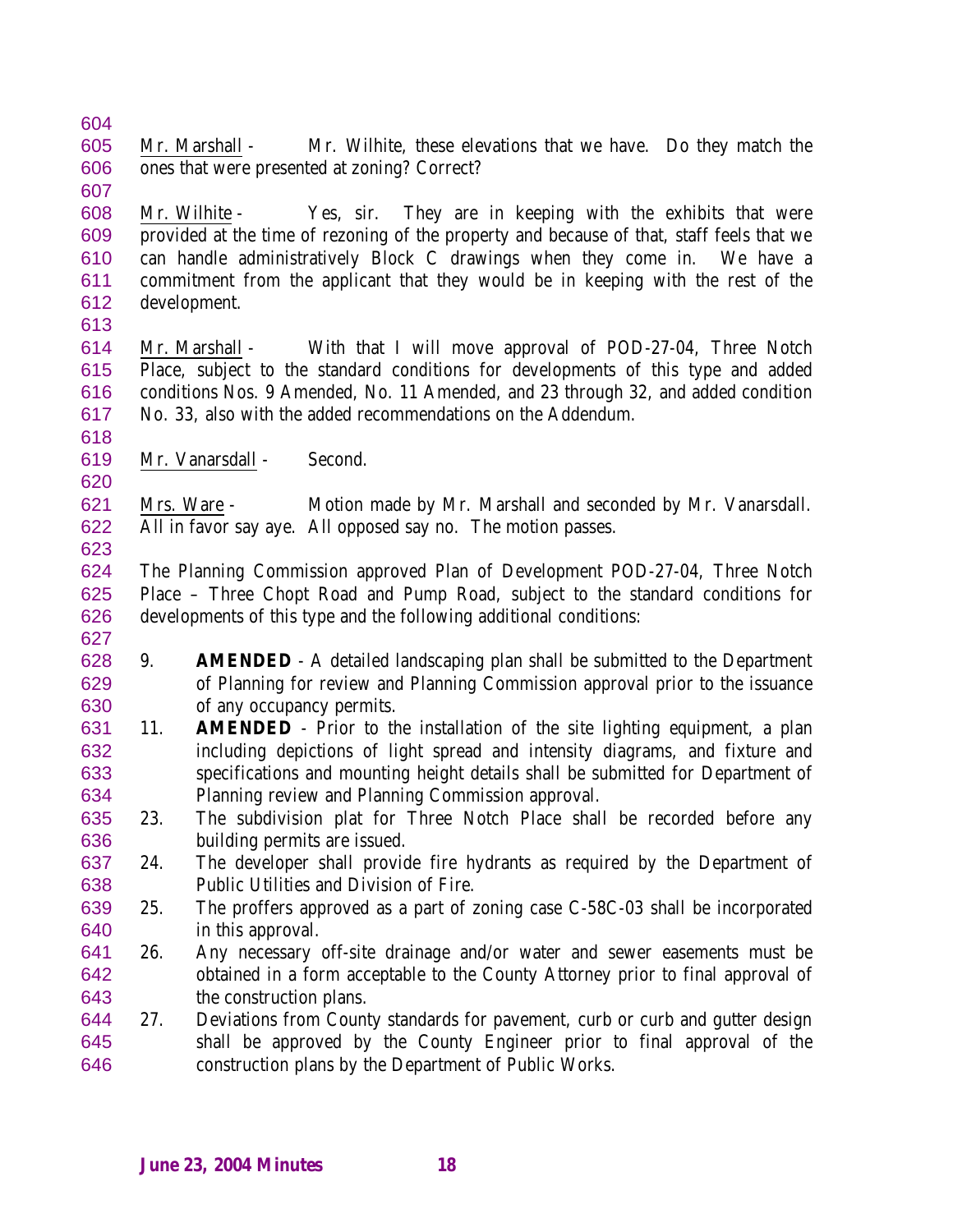- 28. The pavement shall be of an SM-2A type and shall be constructed in accordance with County standard and specifications. The developer shall post a defect bond for all pavement with the Department of Planning - the exact type, amount and implementation shall be determined by the Director of Planning, to protect the interest of the members of the Homeowners Association. The bond shall become effective as of the date that the Homeowners Association assumes responsibility for the common areas.
- 29. Insurance Services Office (ISO) calculations must be included with the plans and contracts and must be approved by the Department of Public Utilities prior to the issuance of a building permit.
- 30. Approval of the construction plans by the Department of Public Works does not establish the curb and gutter elevations along the Henrico County maintained right-of-way. The elevations will be set by Henrico County.
- 31. The unit house numbers shall be visible from the parking areas and drives.
- 32. The names of streets, drives, courts and parking areas shall be approved by the Richmond Regional Planning District Commission and such names shall be included on the construction plans prior to their approval The standard street name signs shall be ordered from the County and installed prior to any occupancy permit approval.
- 33. The architectural elevations and floor plans for Block C shall be approved by the Director of Planning prior to the issuance of a building permit for the said block of dwelling units.

# **PLAN OF DEVELOPMENT**

POD-49-04

Section I

Villages @ the Crossings, **Bay Design Group, P.C. for Sauer Properties, Inc. and Wilton Development Corporation** Request for approval of a plan of development, as required by Chapter 24, Section 24-106 of the Henrico County Code, to construct 129 residential townhouse units for sale. The 77.03-acre site is located on the east side of I-95, extending northwardly approximately 2000 feet from Virginia Center Parkway on part of parcel 788- 771-3457. The zoning is RTHC, Residential Townhouse District (Conditional). County water and sewer. **(Fairfield)**

- 
- Mrs. Ware Is there any opposition to POD-49-04, Villages @ the Crossings, Section I, Fairfield District? There is no opposition.
- 

 Mr. McGarry - Review of the plan is now complete and staff can recommend approval. There are on your Addendum two items. First of all, No. 28 is a duplication of Condition 27, so we can delete that one, and then we will have an added condition which reads: To meet the hand hose lay requirements of the Division of Fire, three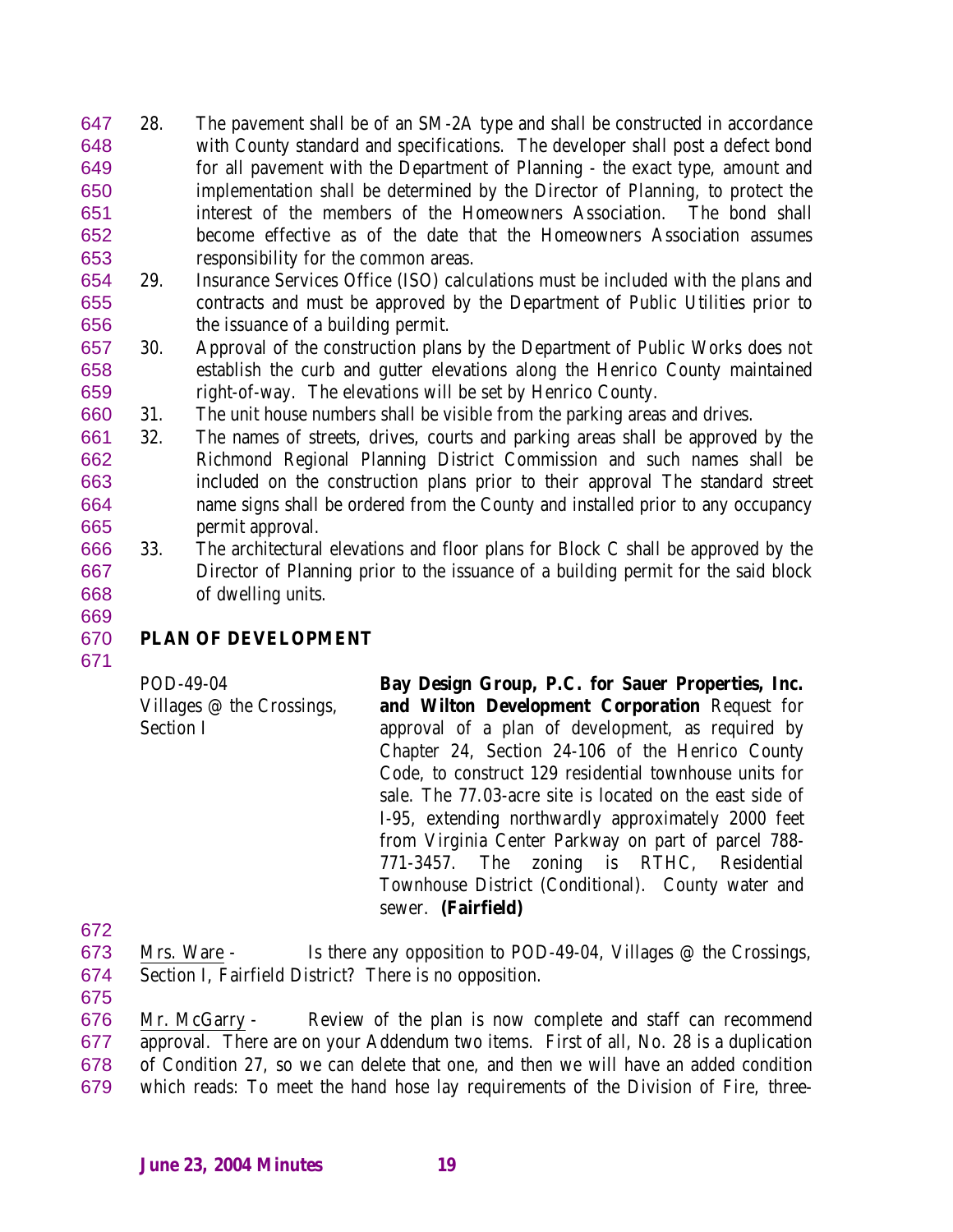story buildings shall be sprinklered and two-story buildings shall be provided fire lanes at locations satisfactory to Fire. Staff can recommend approval subject to the standard conditions for developments of this type and Conditions Nos.23 through 32, which includes the Addendum item. I will be happy to answer any questions.

 Mrs. Ware - Are there any questions for Mr. McGarry from the Commission? No questions. Mr. Archer, would you like to hear from the applicant?

 Mr. Archer - I don't think I need to. Mr. McGarry and I have been over this, unless somebody else has questions. All right, with that, I will move approval of POD- 49-04, Villages @ the Crossings, Section 1, subject to the standard conditions for developments of this type and the additional conditions Nos. 23 through 32, noting on the Addendum that No. 28 has been deleted and 32 has been added.

Mr. Vanarsdall - Second.

 Mrs. Ware - Motion made by Mr. Archer and seconded by Mr. Vanarsdall. All in favor say aye. All opposed say no. The motion passes.

- The Planning Commission approved POD-49-04, Villages @ the Crossings, Section 1, subject to the standard conditions for developments of this type and the following additional conditions:
- 23. The subdivision plat for Villages @ the Crossings, Section 1, shall be recorded before any building permits are issued.
- 24. The proffers approved as a part of zoning case C-3C-04 shall be incorporated in this approval.
- 25. The pavement shall be of an SM-2A type and shall be constructed in accordance with County standard and specifications. The developer shall post a defect bond for all pavement with the Planning Office - the exact type, amount and implementation shall be determined by the Director of Planning, to protect the interest of the members of the Homeowners Association. The bond shall become effective as of the date that the Homeowners Association assumes responsibility for the common areas.
- 26. The developer shall provide fire hydrants as required by the Department of Public Utilities and Division of Fire.
- 27. Any necessary off-site drainage and/or water and sewer easements must be obtained in a form acceptable to the County Attorney prior to final approval of the construction plans.
- 28. Deviations from County standards for pavement, curb or curb and gutter design shall be approved by the County Engineer prior to final approval of the construction plans by the Department of Public Works.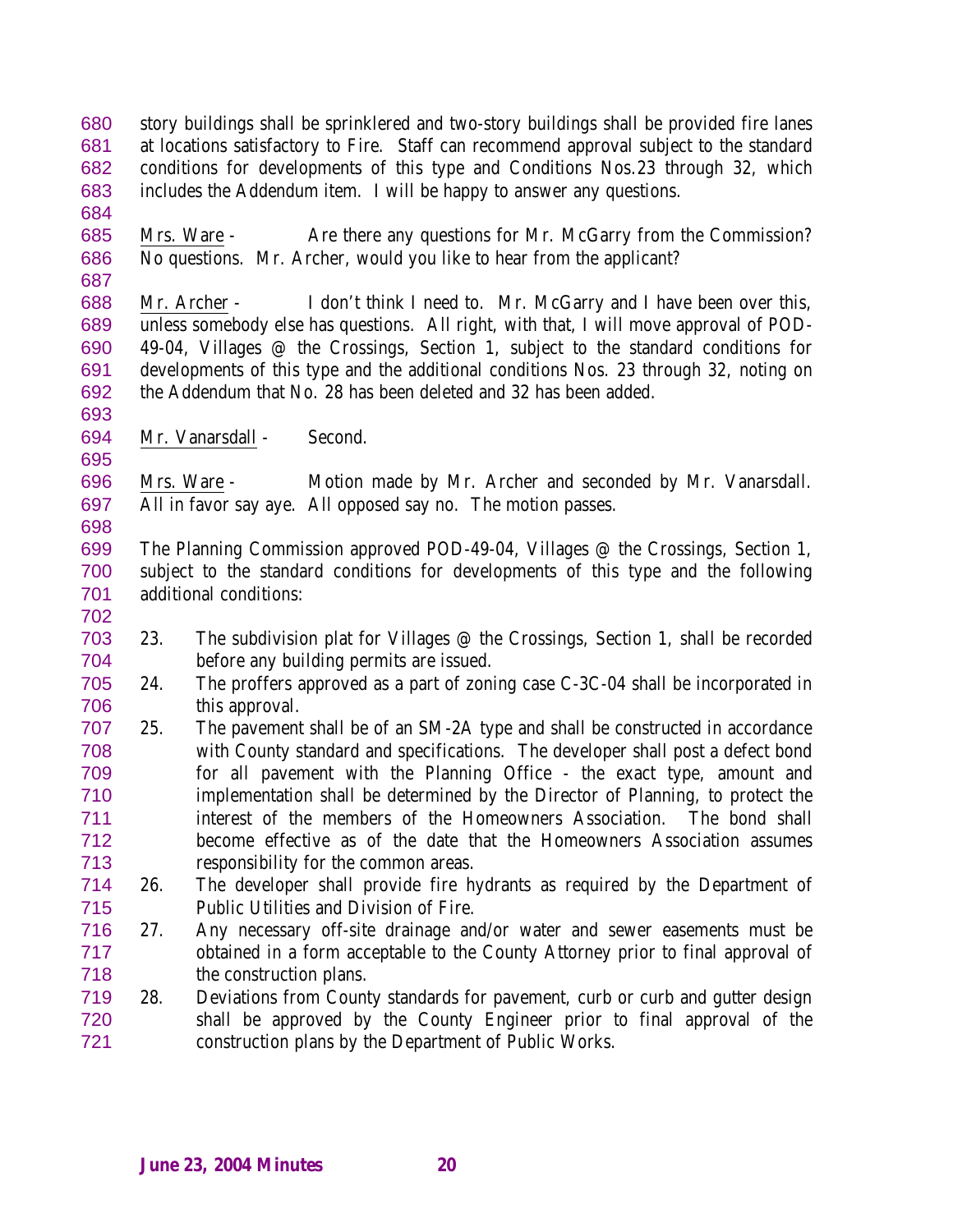- 29. Approval of the construction plans by the Department of Public Works does not establish the curb and gutter elevations along the Henrico County maintained right-of-way. The elevations will be set by Henrico County.
- 30. The unit house numbers shall be visible from the parking areas and drives.
- 31. The names of streets, drives, courts and parking areas shall be approved by the Richmond Regional Planning District Commission and such names shall be included on the construction plans prior to their approval. The standard street name signs shall be ordered from the County and installed prior to any occupancy permit approval.
- 32. To meet the hand hose lay requirements of the Division of Fire, three-story buildings shall be sprinklered and two-story buildings shall be provided fire lanes at locations satisfactory to Fire.
- 

# **PLAN OF DEVELOPMENT**

POD-51-04 Westover Pines – 320 Westover Avenue **Balzer & Associates, Inc. for Westover Pines, LLC and Kemp/Lang Associates, LLC:** Request for approval of a plan of development, as required by Chapter 24, Section 24-106 of the Henrico County Code, to construct 35, two-story and three-story townhouse units for sale. The 3.9-acre site is located on the west side of Westover Avenue, approximately 125 feet north of  $3<sup>rd</sup>$  Street on parcel 816-728-0487. The zoning is RTH, Residential Townhouse District. County water and sewer. **(Varina)**

 Mrs. Ware - Is there any opposition to POD-51-04, Westover Pines, in the Varina District? No opposition. Good morning, Ms. Goggin.

 Ms. Goggin - Good morning. This is a 35-lot subdivision that was rezoned unconditionally in 1985. Conditional approval of the townhouses was approved last year in the December 17 Planning Commission meeting. The conditional approval has been redesigned to put some buildings at the northern end of the property to create more of a courtyard feel versus a linear strip building feel that we saw before. Staff and numerous Planning Commissioners have met a couple of different applicants. The site happened to change districts in the redistricting, so Mr. Archer got to deal with it at first and now Mr. Jernigan is on it. We have met with Mr. Henderson and Mr. Kenny, two adjacent property owners, who have expressed concern about this project, but understand that staff has done everything they can to ensure quality development. The developer has agreed to provide brick fronts on about approximately a third of the units with an upgrade option for a purchaser who may want brick versus the vinyl siding, and he has also promised bay windows on all end units as shown on your architecturals. At the time the Agenda went out, staff could not recommend approval, but information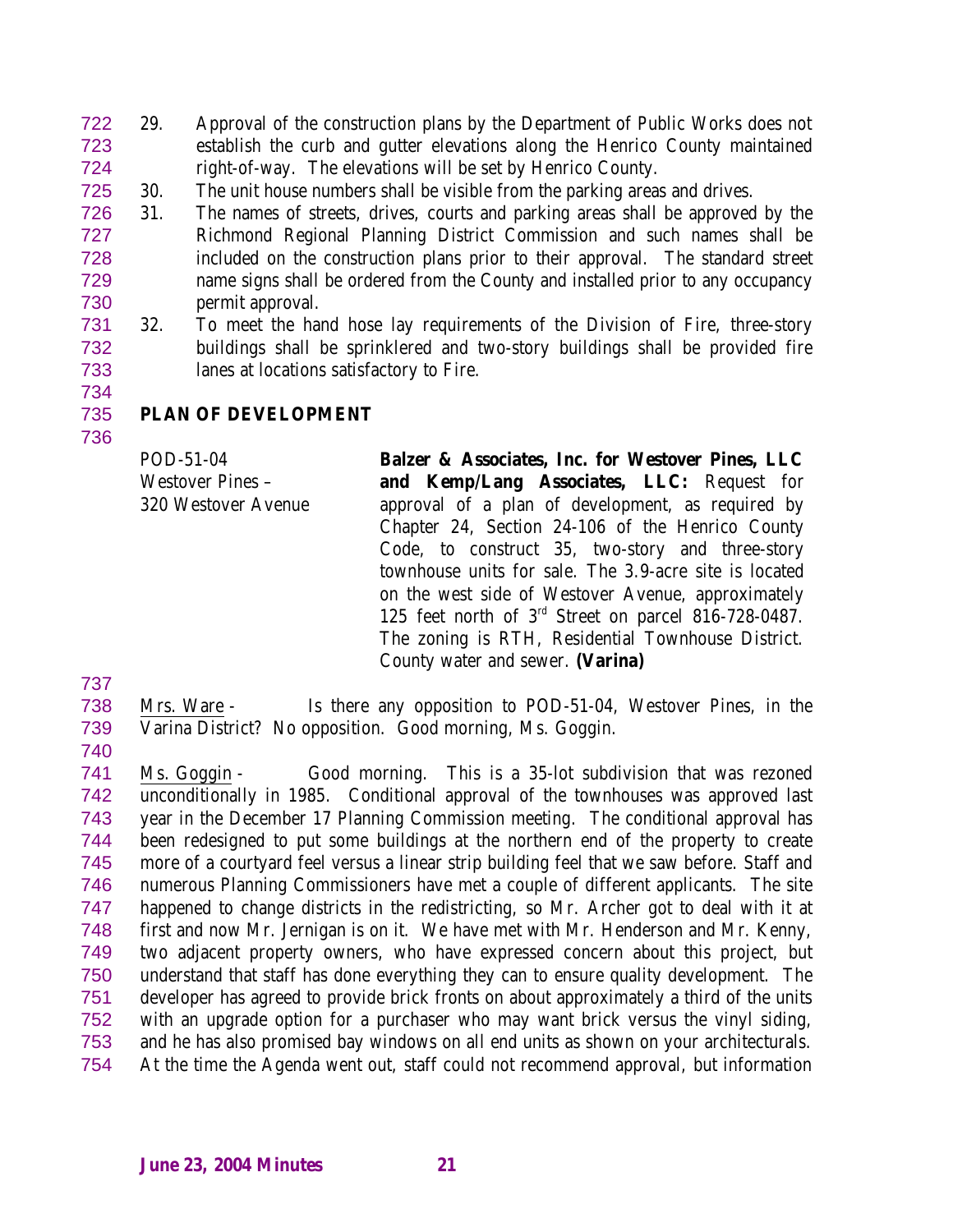has been submitted to Public Works to show necessary water supply for fire suppression.

 Staff would like to point out that inadvertently in the packet the conditions are mis- numbered. They should state 23 through 35 versus 36, and we missed 31. So, staff can recommend approval of the plan as submitted, subject to the annotations on the plans, standard conditions for developments of this type and additional conditions listed in the Agenda, which would be 23 through 30 and 32 through 36.

 Mrs. Ware- Are there any questions for Ms. Goggin from the Commission? Mr. Jernigan- Isn't 2-1/2 code? Don't you have to get a Special Except for three?

 Ms. Goggin - Not for residential townhouse zoning, two and three story units are permitted by right.

771 Mr. Jernigan - OK.

Ms. Goggin - And it does meet the height code.

 Mr. Jernigan - All right. For some reason I was thinking that 2-1/2, but it is three story on townhouses. OK. Christina, I want to thank you, because I know you have done a lot of work on this, and this has been a long project. But anyway, I don't have any questions and I really don't need to hear from the applicant. I think we have pretty much worked all of this out, and you finished it up for us, so I thank you so much.

 Mr. Silber - For my clarification, before we accept a motion, we have 35 conditions total then?

785 Ms. Goggin - Yes, sir. 

787 Mr. Silber - So it is 1 through 35?

789 Ms. Goggin - Yes, sir.

 Mr. Jernigan - Madam Chairman, with I will move for approval of POD-51-04, Westover Pines, subject to the standard conditions for developments of this type and added conditional conditions, Nos. 9 and 11 Amended, and Nos. 23 through 35 with the conditions being renumbered and recommendation by the staff on the Addendum.

 Mr. Vanarsdall - Second.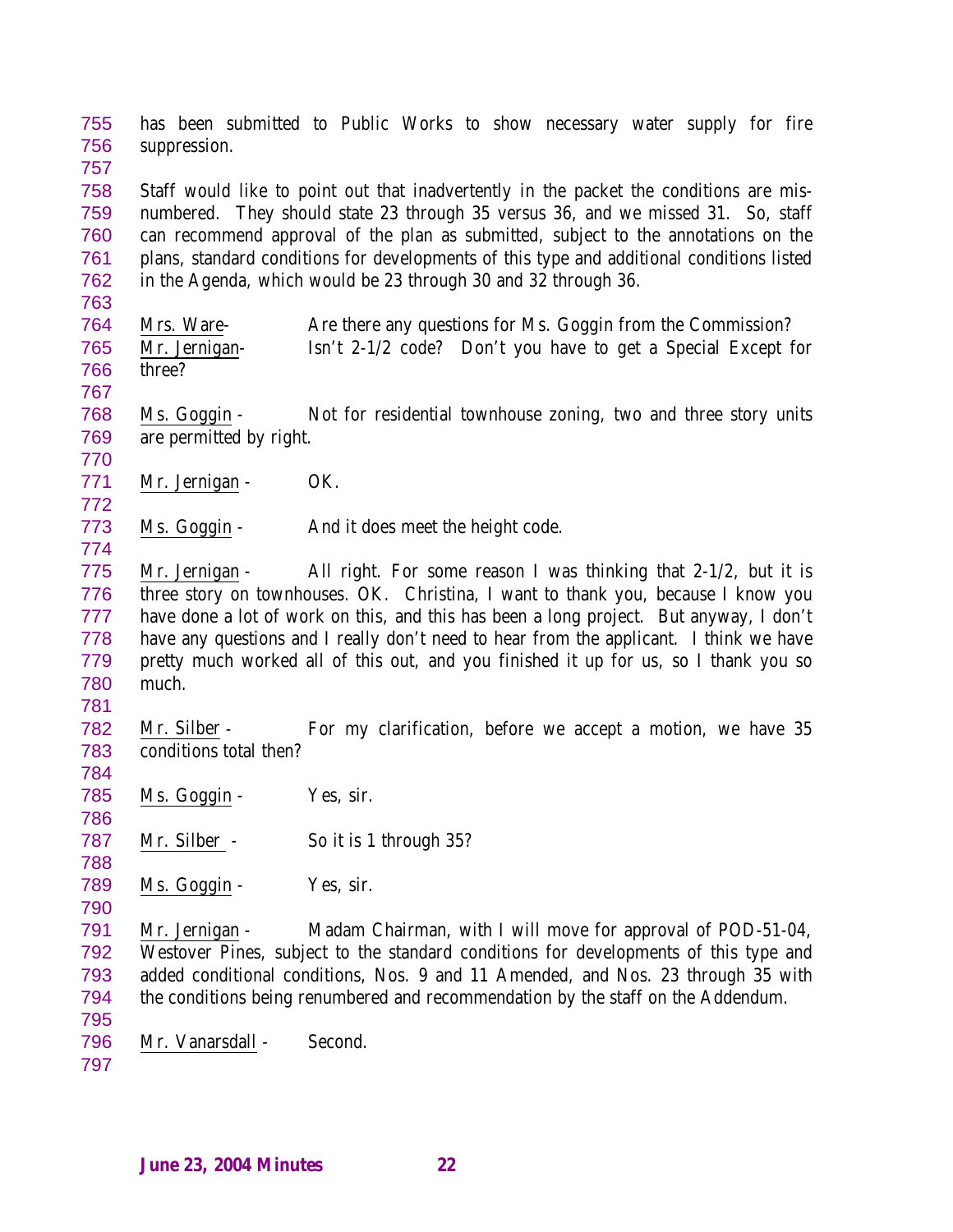Mrs. Ware - Motion made by Mr. Jernigan and seconded by Mr. Vanarsdall. All in favor say aye. All opposed say no. The motion passes.

 The Planning Commission approved Plan of Development POD-51-04, Westover Pines – 320 Westover Avenue, subject to the annotations on the plans, the standard conditions for developments of this type and the following additional conditions:

- 9. **AMENDED** A detailed landscaping plan shall be submitted to the Department of Planning for review and Planning Commission approval prior to the issuance of any occupancy permits.
- 11. **AMENDED** Prior to the installation of the site lighting equipment, a plan including depictions of light spread and intensity diagrams, and fixture and specifications and mounting height details shall be submitted for the Department of Planning review and Planning Commission approval.
- 23. The subdivision plat for Westover Pines shall be recorded before any building permits are issued.
- 24. The right-of-way for widening of Westover Avenue as shown on approved plans shall be dedicated to the County prior to any occupancy permits being issued. The right-of-way dedication plat and any other required information shall be submitted to the County Real Property Agent at least sixty (60) days prior to requesting occupancy permits.
- 25. The easements for drainage and utilities as shown on approved plans shall be granted to the County in a form acceptable to the County Attorney prior to any occupancy permits being issued. The easement plats and any other required information shall be submitted to the County Real Property at least sixty (60) days prior to requesting occupancy permits.
- 26. The developer shall provide fire hydrants as required by the Department of Public Utilities and Division of Fire.
- 27. All exterior lighting fixtures shall be designed and arranged so the source of light is not visible from the roadways or adjacent residential properties. The lighting shall be low intensity, residential in character, and the height or standards shall not exceed 15 feet.
- 28. Any necessary off-site drainage and/or water and sewer easements must be obtained in a form acceptable to the County Attorney prior to final approval of the construction plans.
- 29. Deviations from County standards for pavement, curb or curb and gutter design shall be approved by the County Engineer prior to final approval of the construction plans by the Department of Public Works.
- 30. The pavement shall be of an SM-2A type and shall be constructed in accordance with County standard and specifications. The developer shall post a defect bond for all pavement with the Department of Planning - the exact type, amount and implementation shall be determined by the Director of Planning, to protect the interest of the members of the Homeowners Association. The bond shall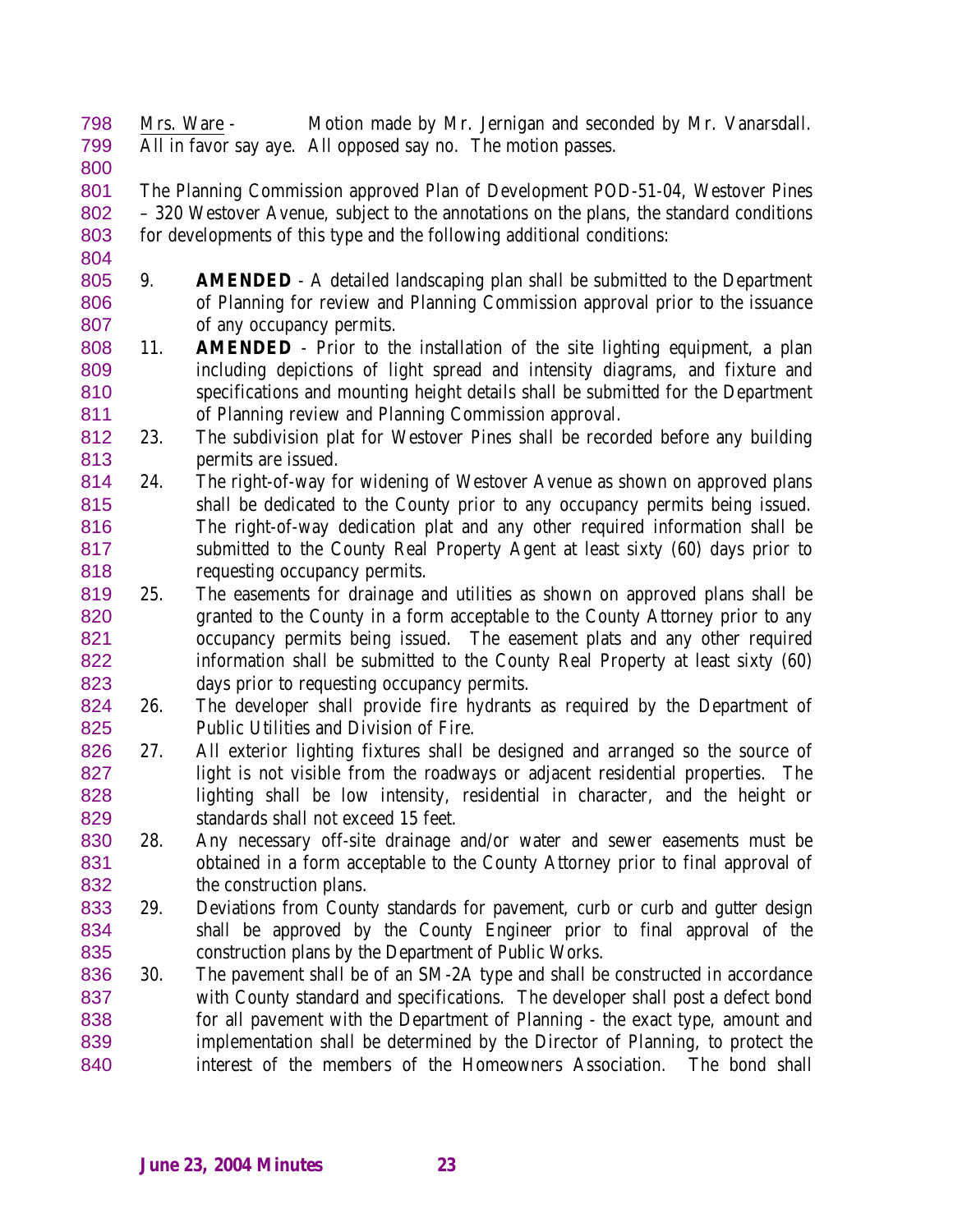become effective as of the date that the Homeowners Association assumes responsibility for the common areas.

- 31. Insurance Services Office (ISO) calculations must be included with the plans and contracts and must be approved by the Department of Public Utilities prior to the issuance of a building permit.
- 32. Approval of the construction plans by the Department of Public Works does not establish the curb and gutter elevations along the Henrico County maintained right-of-way. The elevations will be set by Henrico County.
- 33. The location of all existing and proposed utility and mechanical equipment (including HVAC units, electric meters, unction and accessory boxes, transformers, and generators) shall be identified on the landscape plans. All equipment shall be screened by such measures as determined appropriate by the Director of Planning or the Planning Commission at the time of plan approval**.**
- 34. The unit house numbers shall be visible from the parking areas and drives.
- 35. The names of streets, drives, courts and parking areas shall be approved by the Richmond Regional Planning District Commission and such names shall be included on the construction plans prior to their approval. The standard street name signs shall be ordered from the County and installed prior to any occupancy permit approval.
- 

### **LANDSCAPE & LIGHTING PLAN**

| $LP/POD-21-03$                 | James Fox & Sons, Inc. for Dr. Michael Zuccaro:        |
|--------------------------------|--------------------------------------------------------|
| <b>Brook Run Animal Clinic</b> | Request for approval of a landscape and lighting plan, |
| 7412 Brook Road                | as required by Chapter 24, Sections 24-106 and 24-     |
| $(U.S.$ Route 1)               | 106.2 of the Henrico County Code. The .585-acre site   |
|                                | is located at 7412 Brook Road on parcel 784-752-5837.  |
|                                | The zoning is B-2, Business District. (Fairfield)      |

Mrs. Ware - Is there any opposition to LP/POD-21-03, Brook Run Animal

Clinic in the Fairfield District? There is no opposition. Good morning, Mr. Strauss.

 Mr. Strauss - Good morning, Madam Chairman, members of the Commission. Most of the issues were resolved at the time of plan of development approval. Staff has made some additional recommendations, which appear as annotations on the staff plan they have just handed out. This is one of the first redevelopment projects in the Brook Road Enhancement Study Area. Therefore, landscaping is recommended for both sides of Brook Road and we are recommending that street trees be planted in front of the building. We discussed this with the applicant. They are in agreement. We can recommend approval at this time. I will be happy to answer any questions you may have. 

- 877 Mrs. Ware Are there any questions for Mr. Strauss from the Commission?
	- **June 23, 2004 Minutes 24**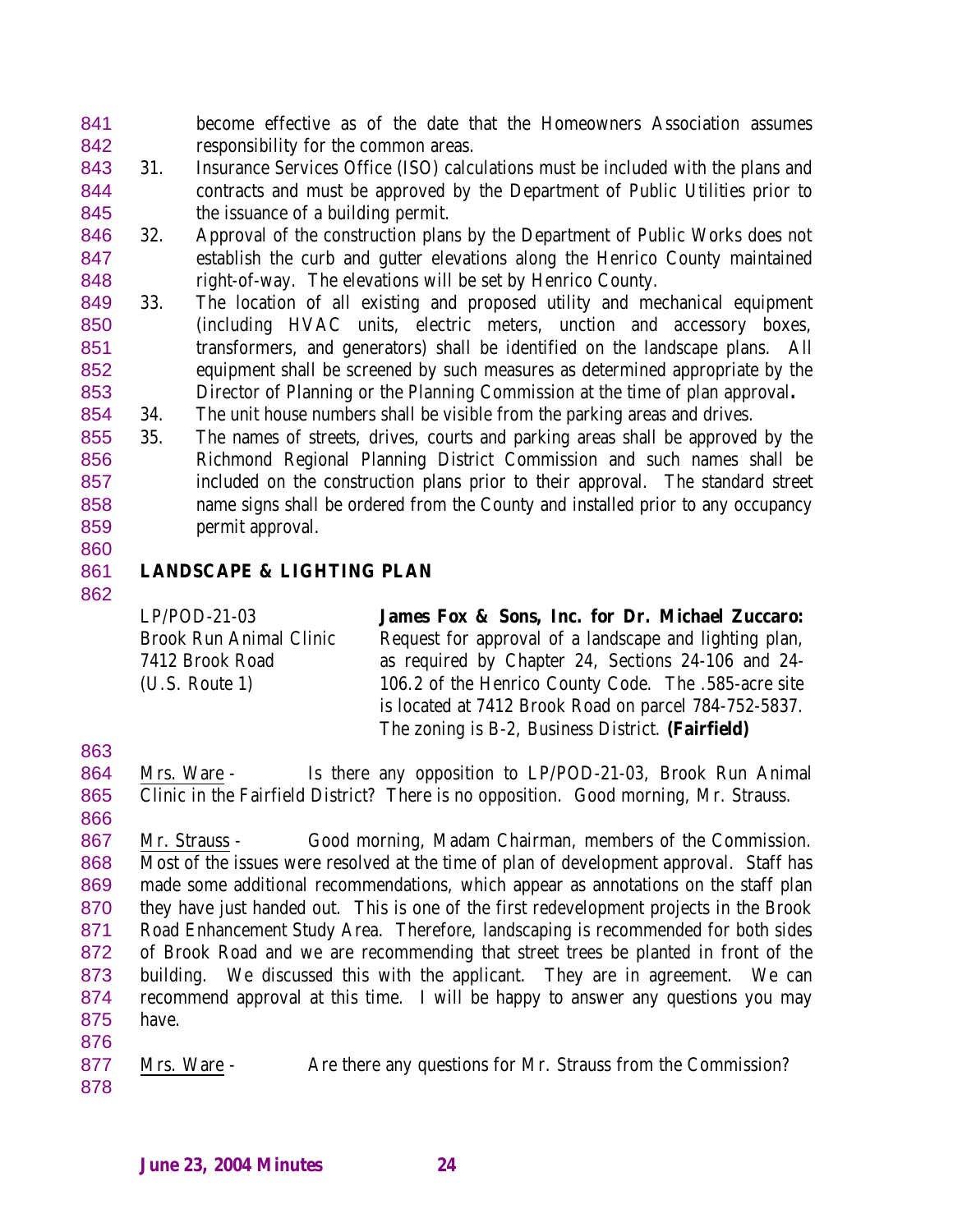Mr. Archer - So, Mr. Strauss, you were able to overcome the opposition to the street trees then?

882 Mr. Strauss - There wasn't actually any opposition to those. They were very cooperative. I have to commend them.

885 Mr. Archer- And you were able to satisfy the rear yard neighbor?

 Mr. Strauss - Yes, I did get a phone call from a Mr. Gordon Jones. I met him on site last week. He was out there working on his roses in that terrible heat we had last week, and I showed him the plan. We actually mailed him a plan, also, and he is fine. He had some questions about the wall that is going back there and the lighting on the site, and he seemed to be quite pleased with the plan as proposed.

893 Mr. Archer - OK. Thank you, sir.

895 Mrs. Ware - Do you need to hear from the applicant?

897 Mr. Archer - I don't think so. OK, with that I will move approval of LP/POD- 21-03, Brook Run Animal Clinic, subject to the annotations on the plan and the standard conditions for landscape and lighting plans, and the revised plan with annotations received this morning.

902 Mr. Marshall - Second.

 Mrs. Ware - Motion made by Mr. Archer and seconded by Mr. Marshall. All in favor say aye. All opposed say no. The motion passes.

 The Planning Commission approved Landscape and Lighting Plan LP/POD-21-03, Brook Run Animal Clinic, subject to the revised plan with annotations received today, the annotations on the plan and standard conditions for landscape and lighting plans.

**APPROVAL OF MINUTES**: **May 26, 2004**.

 Mr. Silber - The only remaining item on the Agenda is approval of the May 26, 2004 Planning Commission minutes.

916 Mr. Vanarsdall - Did anybody have time to read them? Mr. Archer, you usually read them. Did you read them? 

 Mr. Archer - I did read them and I tell you I was just so taken by all of the nice content that was in here I forgot to notice if there were any mistakes.